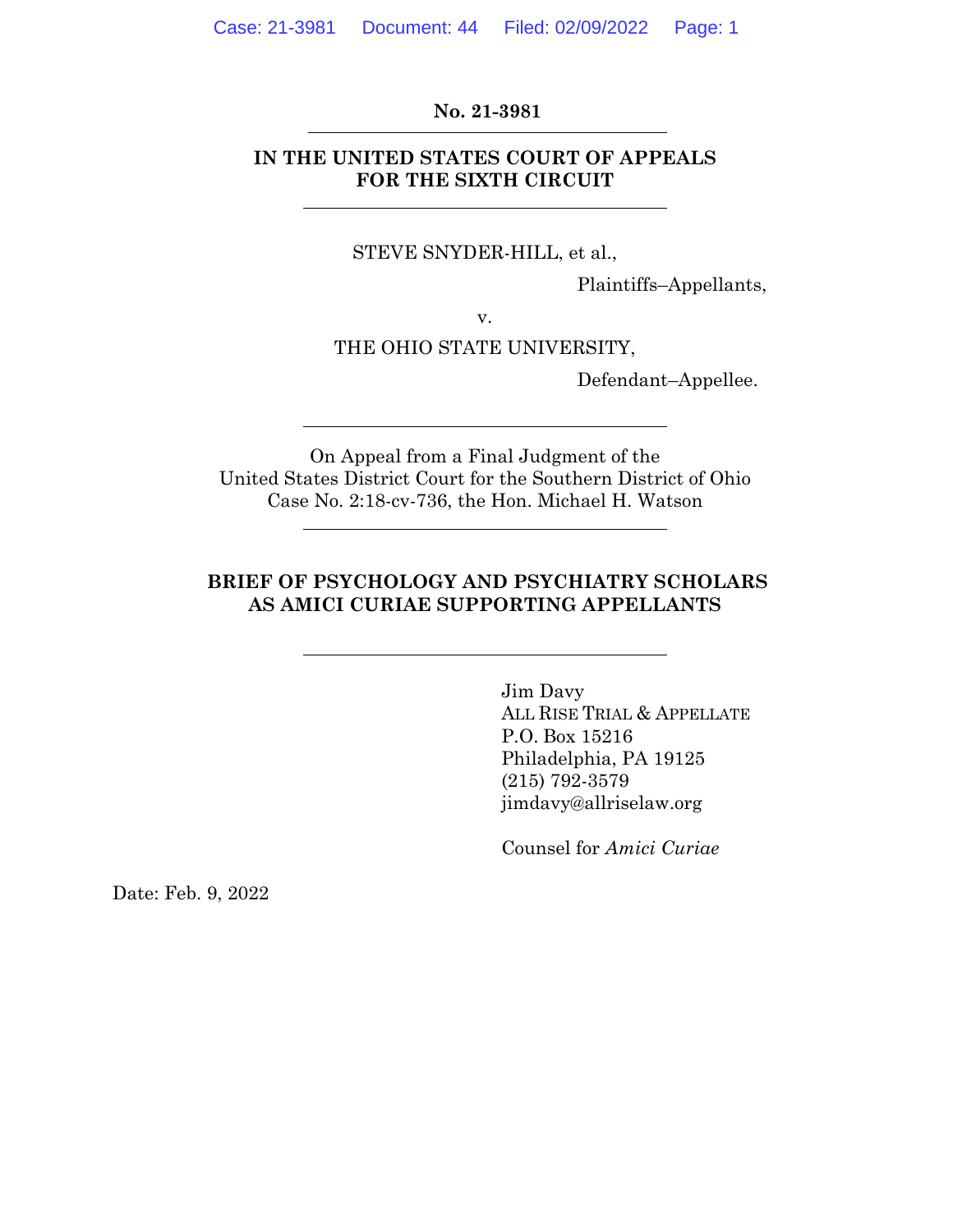### **CORPORATE DISCLOSURE STATEMENT**

*Amici* are individual professors. They submit this brief in their personal capacity, and do not speak for any universities with which they have affiliation. They have no parent corporations, and no publicly held corporation owns any portion of any of them.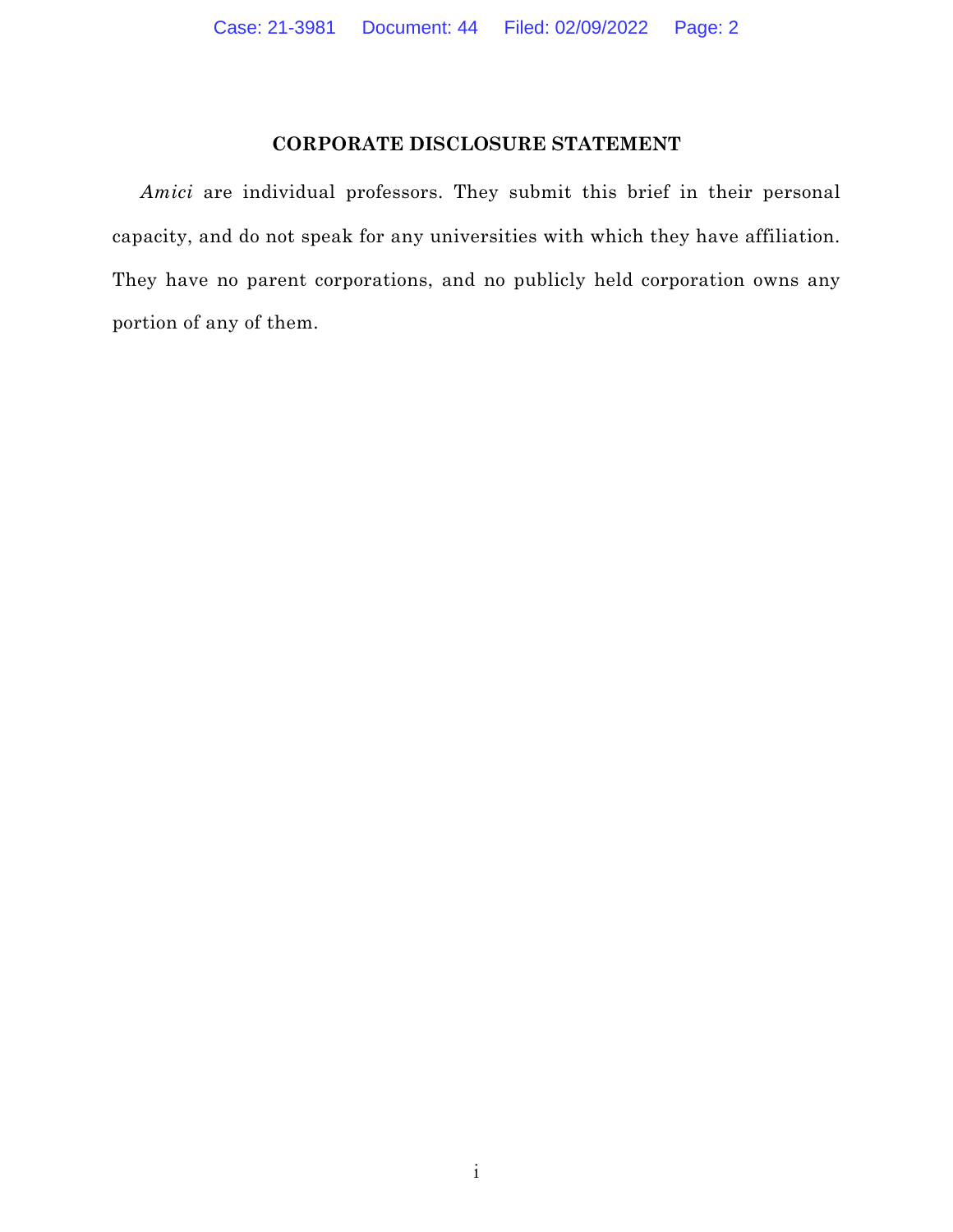### **TABLE OF CONTENTS**

# **Page(s)**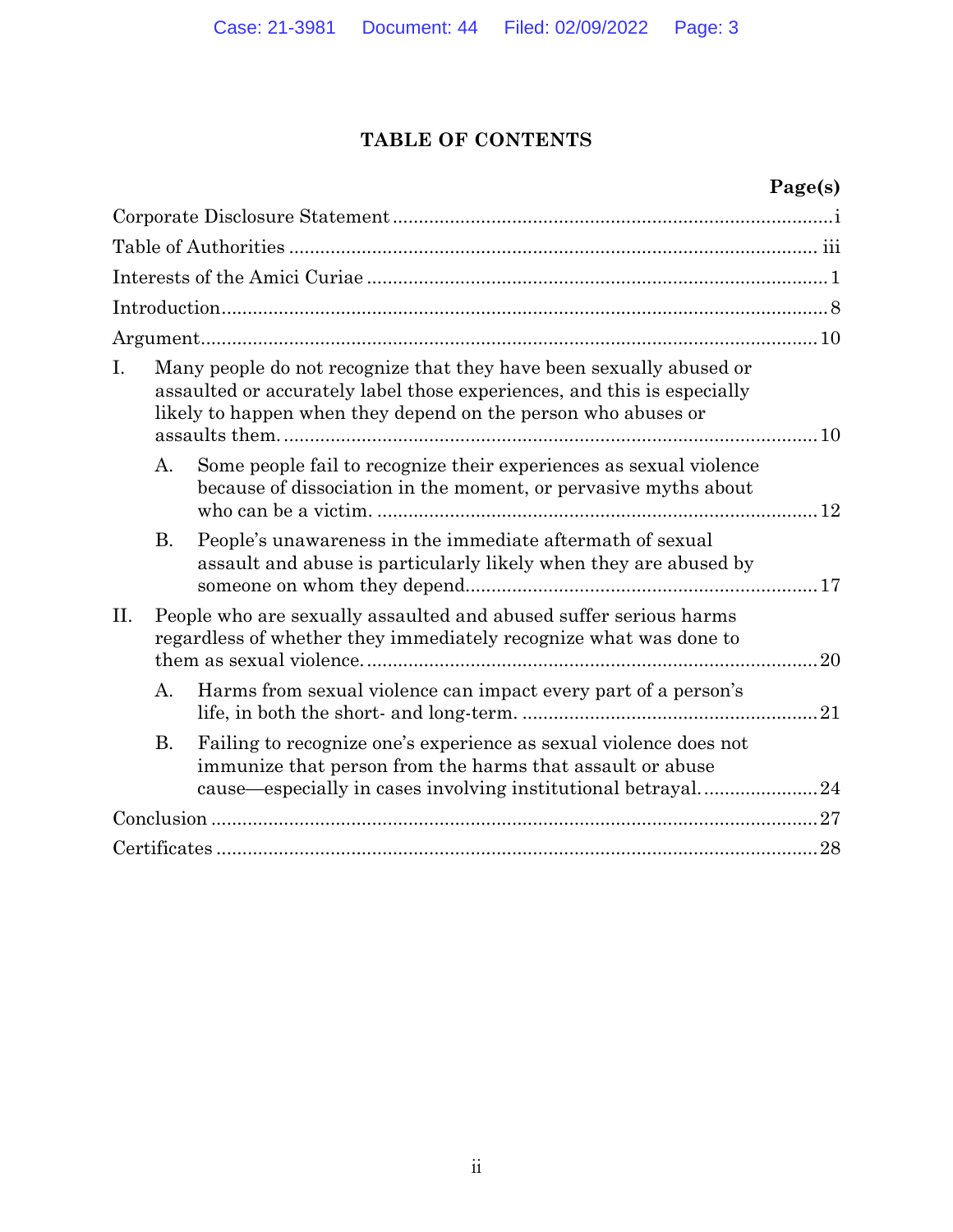# **TABLE OF AUTHORITIES**

# **Other Authorities** Page(s)

| A. Cepeda-Benito & P. Short, Self-concealment, avoidance of psychological services,<br>and perceived likelihood of seeking professional help, Journal of Counseling<br>$\dots 25$                 |
|---------------------------------------------------------------------------------------------------------------------------------------------------------------------------------------------------|
| A.E. Jaffe et al., The #MeToo movement and perceptions of sexual assault: College<br>students' recognition of sexual assault experiences over time, Psychology of<br>15                           |
| Alec M. Smidt and Jennifer J. Freyd, Government-mandated institutional betrayal,                                                                                                                  |
| Allison C. Aosved et al., Sexual Revictimization and Adjustment in College Men,                                                                                                                   |
| Beth E. Molnar et al., Child Sexual Abuse and Subsequent Psychopathology: Results<br><i>From the National Comorbidity Survey, American Journal of Public Health, 91:5</i><br>22                   |
| C. G. Martin et al., The role of cumulative trauma, betrayal, and appraisals in<br><i>understanding trauma symptomatology</i> , Psychological Trauma: Theory,                                     |
| Carly Parnitzke Smith, & Jennifer J. Freyd, Dangerous Safe Havens: Institutional<br><i>Betrayal Exacerbates Sexual Trauma, Journal of Traumatic Stress, 26:1 (Feb.</i>                            |
| Carly Parnitzke Smith, & Jennifer J. Freyd, <i>Institutional betrayal</i> , American                                                                                                              |
| Charlene L. Muehlenhard et al., Evaluating the One-in-Five Statistic: Women's Risk<br>of Sexual Assault While in College, Journal of Sex Research, 54:4-5 (Apr. 4, 2017)<br>11                    |
| Dave Philipps, 'This Is Unacceptable.' Military Reports a Surge of Sexual Assaults in                                                                                                             |
| David Finkelhor, et al., The Lifetime Prevalence of Child Sexual Abuse and Sexual<br>Assault Assessed in Late Adolescence, Journal of Adolescent Health, 55:3 (Sept. 1,<br>$2014$ )<br>. 10       |
| David Lisak & Laura Luster, <i>Educational</i> , <i>occupational</i> , and relationship histories<br>of men who were sexually and/or physically abused as children, Journal of<br>24              |
| Elisa Romano & Rayleen V. De Luca, Male sexual abuse: A review of effects, abuse<br>characteristics, and links with later psychological functioning, Aggression and<br>23                         |
| Emily A. Holmes et al., Are there two qualitatively distinct forms of dissociation? A<br><i>review and some clinical implications</i> , Clinical Psychology Review, 25:1 (Jan.<br>$2005$ )<br>.12 |
| Gail S. Goodman et al., False Memories and True Memories of Childhood Trauma:<br><i>Balancing the Risks, Clinical Psychological Science (Sept. 21, 2018)</i>                                      |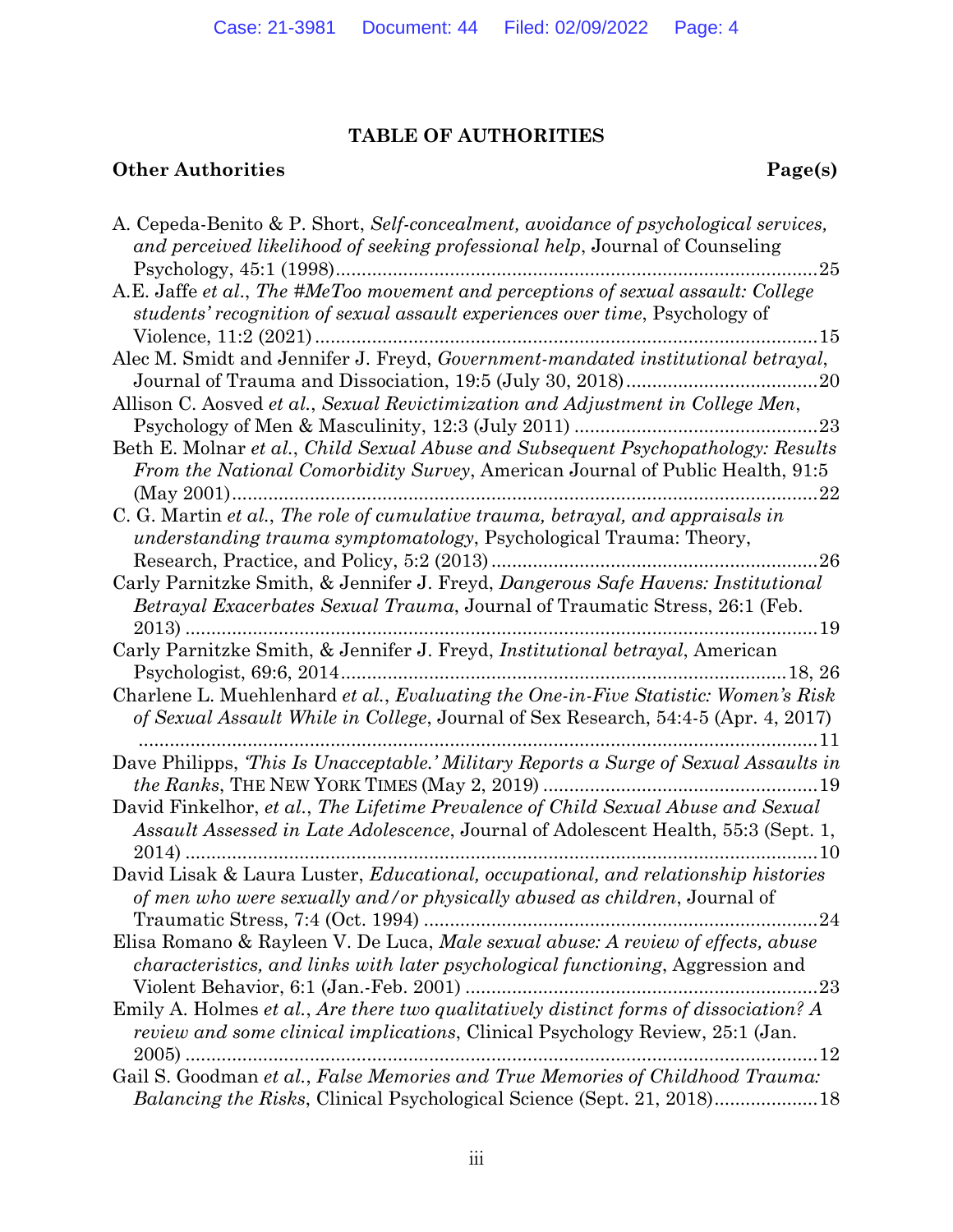# **TABLE OF AUTHORITIES—continued**

# **Page(s)**

| Greg Toppo, Why Do Colleges Keep Failing to Prevent Abuse?, Inside Higher Ed                                                                                                  |
|-------------------------------------------------------------------------------------------------------------------------------------------------------------------------------|
| (June 5, $2018$ )<br>20                                                                                                                                                       |
| H. Littleton et al., Sexual Assault Victims' Acknowledgment Status and                                                                                                        |
|                                                                                                                                                                               |
| Henrietta H. Filipas & Sarah E. Ullman, <i>Child Sexual Abuse</i> , <i>Coping Responses</i> ,<br>Self-Blame, Posttraumatic Stress Disorder, and Adult Sexual Revictimization, |
|                                                                                                                                                                               |
| Jennifer J. Freyd and Pamela J. Birrell, Blind to Betrayal - From Close                                                                                                       |
|                                                                                                                                                                               |
| Jennifer J. Freyd, Betrayal Trauma – The Logic of Forgetting Childhood Abuse,                                                                                                 |
| . 17                                                                                                                                                                          |
| John Briere and Diana M. Elliott, Prevalence and psychological sequelae of self-                                                                                              |
| reported childhood physical and sexual abuse in a general population sample of                                                                                                |
|                                                                                                                                                                               |
| Juliette M. Mott et al., Change in Trauma Narratives and Perceived Recall Ability                                                                                             |
| over a Course of Cognitive Processing Therapy for PTSD, Traumatology, 21:1                                                                                                    |
| 13                                                                                                                                                                            |
| Kathleen M. Ingram et al., Unsupportive Responses from Others Concerning a                                                                                                    |
| Stressful Life Event: Development of The Unsupportive Social Interactions                                                                                                     |
| <i>Inventory</i> , Journal of Social and Clinical Psychology, 20:2 (June 2001)17                                                                                              |
| Kristen W. Springer et al., The Long-term Health Outcomes of Childhood Abuse,                                                                                                 |
|                                                                                                                                                                               |
| Laurie Goodstein and Sharon Otterman, Catholic Priests Abused 1,000 Children in                                                                                               |
|                                                                                                                                                                               |
| M. R. Burt, <i>Cultural myths and supports for rape</i> , Journal of Personality and Social                                                                                   |
|                                                                                                                                                                               |
| Margaret C. McKinnon et al., A review of the relation between dissociation, memory,                                                                                           |
| executive functioning and social cognition in military members and civilians with                                                                                             |
|                                                                                                                                                                               |
| Michael F. Myers, Men sexually assaulted as adults and sexually abused as boys,                                                                                               |
| 22                                                                                                                                                                            |
| Nancy L. Talbot et al., Childhood Sexual Abuse is Associated With Physical Illness                                                                                            |
| Burden and Functioning in Psychiatric Patients 50 Years of Age and Older,                                                                                                     |
|                                                                                                                                                                               |
| Paul Mones, Boy Scouts bankruptcy a warning to others who have ignored sexual                                                                                                 |
|                                                                                                                                                                               |
| R. E. Goldsmith et al., To add insight to injury: Childhood abuse, abuse perceptions,                                                                                         |
| and the emotional and physical health of young adults, Journal of Aggression,                                                                                                 |
|                                                                                                                                                                               |
|                                                                                                                                                                               |
|                                                                                                                                                                               |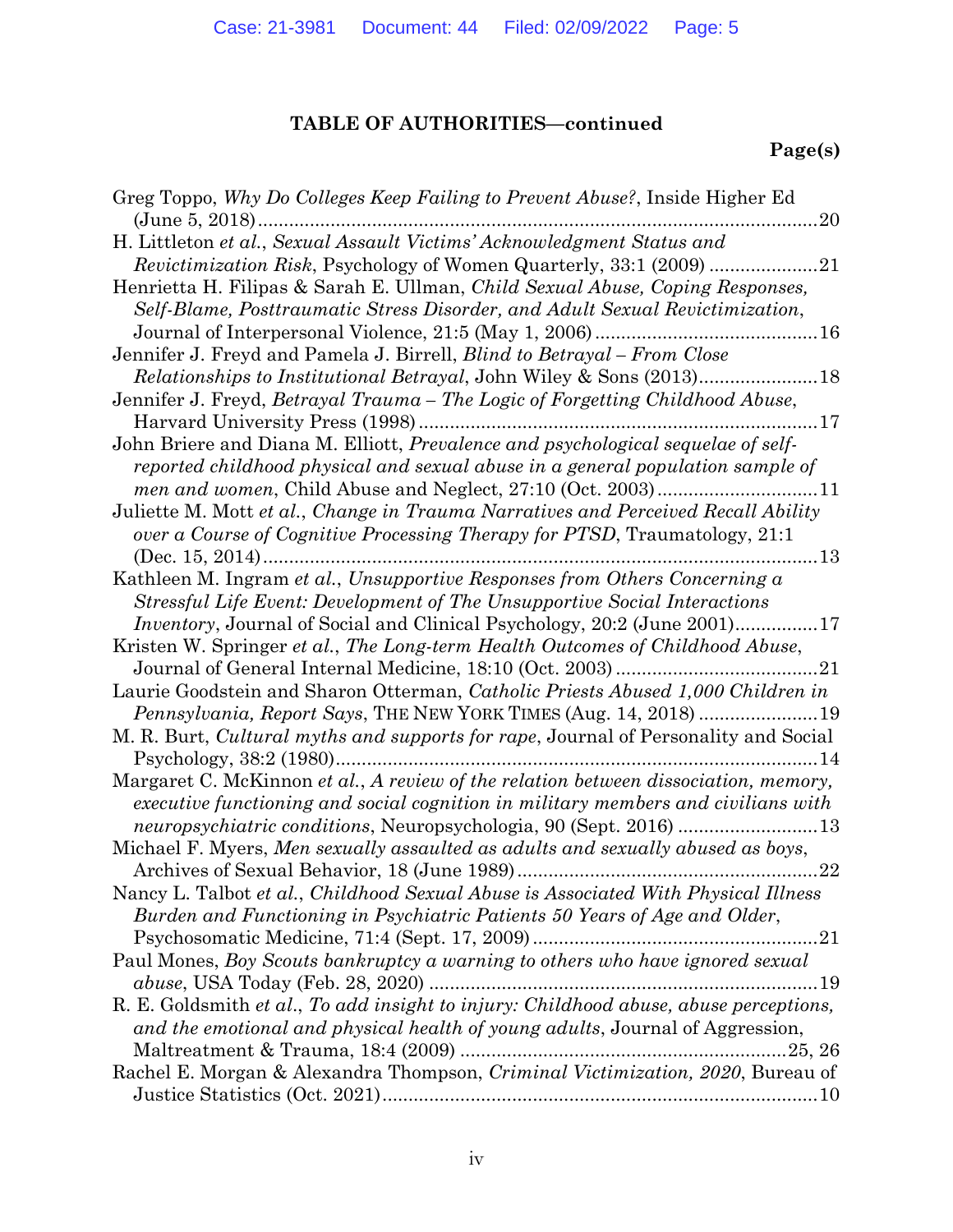# **TABLE OF AUTHORITIES—continued**

# **Page(s)**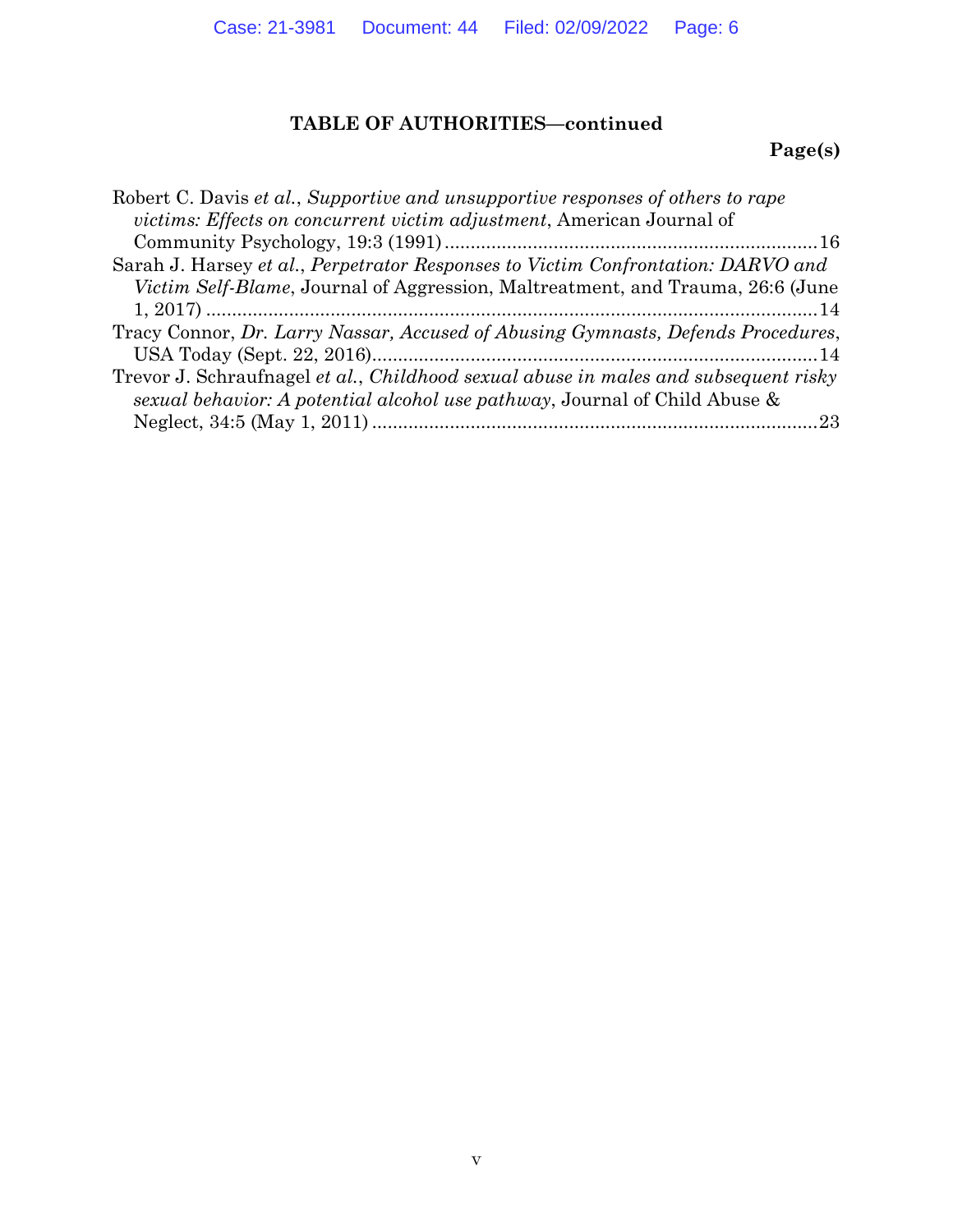#### **INTERESTS OF THE AMICI CURIAE**

*Amici* are scholars of psychology and psychiatry with research expertise and clinical insight into people who have experienced sexual violence and trauma.

Joan M. Cook, Ph.D., is a Professor in the Department of Psychiatry at the Yale School of Medicine. She has published more than 100 peer-reviewed scientific papers on topics that include traumatic stress and post-traumatic stress disorder (PTSD), as well as the long-term effects of trauma on adults as they age. In addition to academic scholarship, Dr. Cook also sees patients in a clinical setting, including specifically people of all genders who have experienced sexual assault in childhood and early adulthood. Dr. Cook's combination of research and clinical experience give her a unique view into the real-life effects of sexual violence, and the psychology of people who experience it.

Anne DePrince, M.S., Ph.D., is a Distinguished University Professor in the Psychology Department at the University of Denver, and is the Associate Vice Provost of Public Good Strategy and Research. She studies trauma, with a particular focus on trauma induced by intimate violence. In addition to academic scholarship, Dr. DePrince works with community partners to learn more about the real-life effects of trauma on individuals, and to address the effects and manifestations of trauma caused by domestic violence, sexual assault, human trafficking, and other intimate harm. Dr. DePrince's combination of research and community engagement give her a unique view into the real-life effects of sexual violence, and the manifestations of trauma in people who experience it.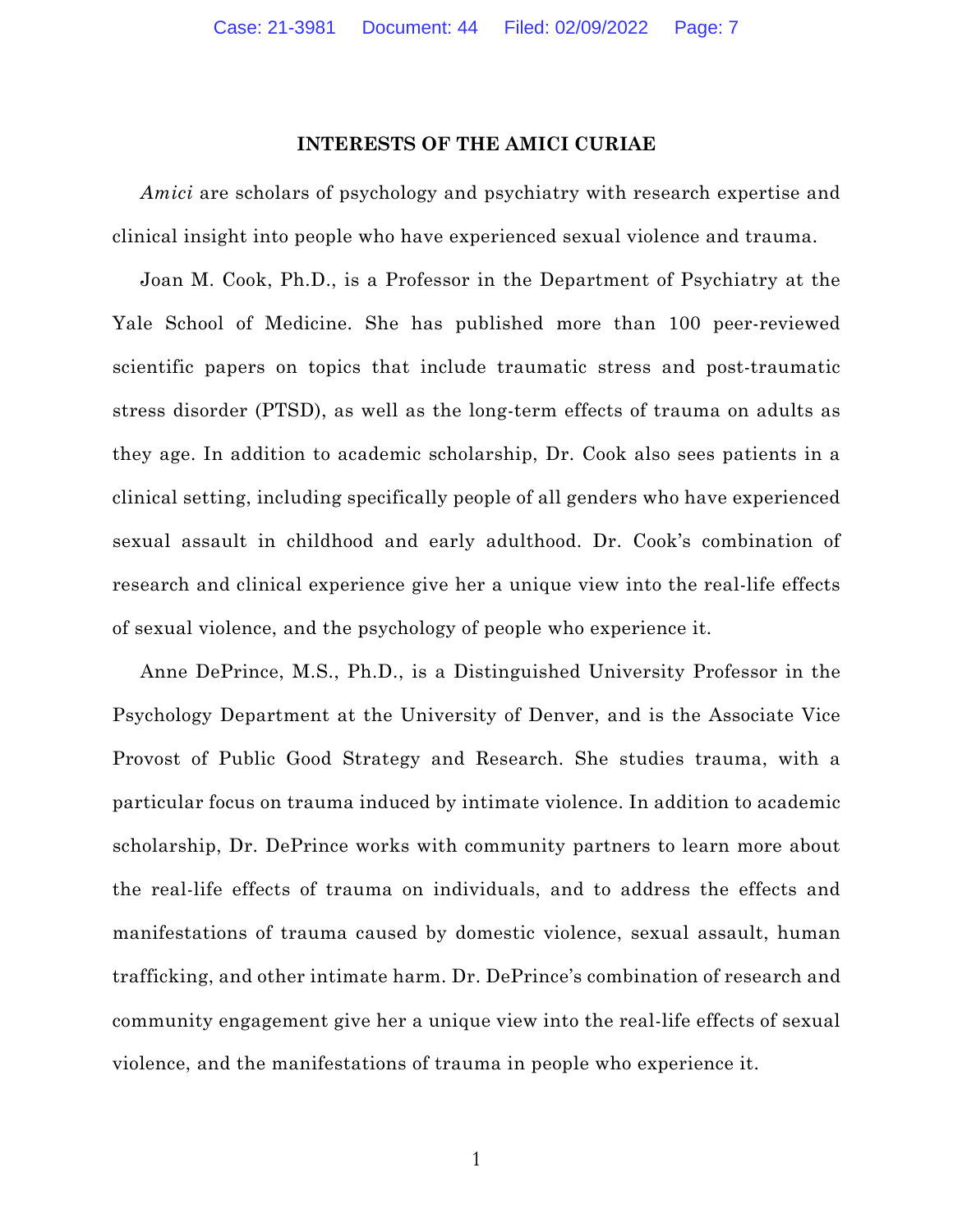Christal L. Badour, Ph.D., is an Associate Professor in the Department of Psychology at the University of Kentucky and Co-Director of the Clinic for Emotional Health at the University of Kentucky. She has published over 80 peerreviewed scientific papers on the psychological effects of experiencing sexual assault, sexual abuse, and other traumatic events, and she trains and supervises clinicians in the safe and effective implementation of evidence-based therapies for people with PTSD after having been sexual assaulted or abused. Dr. Badour serves on the Board of Directors for the Ampersand Sexual Violence Resource Center of the Bluegrass, an organization that provides crisis intervention, advocacy, and counseling/therapy services to survivors of sexual violence in the community. Dr. Badour's combination of research, clinical experiences, and community engagement give her a unique perspective into the real-life effects of sexual violence, and the psychological impact of sexual violence on people who experience it.

J. Gayle Beck, Ph.D., is the Lillian and Morrie Moss Chair of Excellence in the Department of Psychology at the University of Memphis. Dr. Beck publishes widely on the topics of sexual dysfunction, panic, generalized anxiety, posttraumatic stress disorder, co-morbidity among mental disorders, and the role of cognitive and emotional processes in psychological distress, including particular focus on PTSD following trauma exposure. She is a Past President of the Society of Clinical Psychology (Division 12) of the American Psychological Association and the Association of Behavioral and Cognitive Therapy, and the past editor of *Clinical Psychology: Science and Practice and Behavior Therapy*.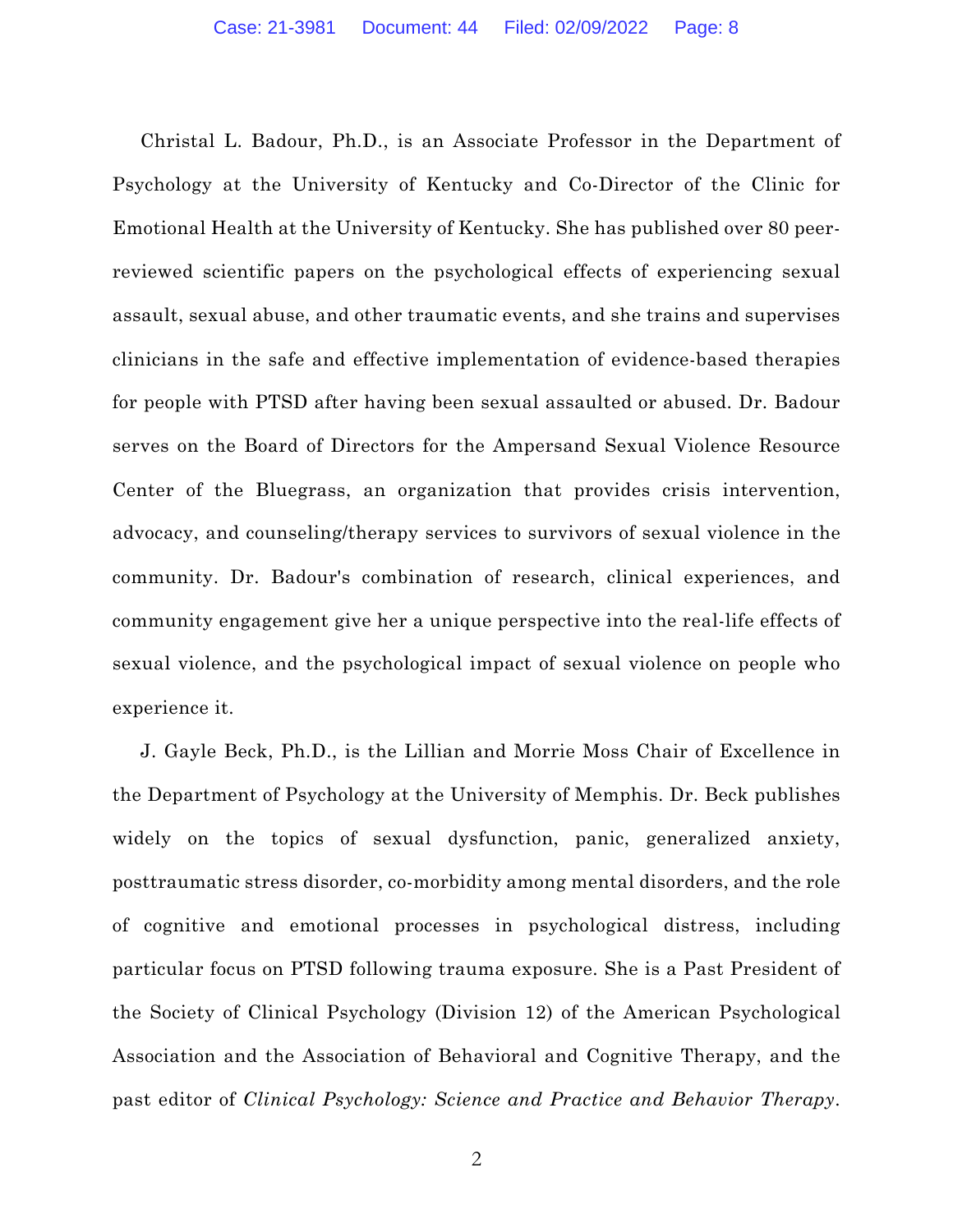Dr. Beck is a fellow of the American Psychological Association, the Association for Psychological Science, the Academy of Cognitive and Behavioral Therapies, and the Association of Behavioral and Cognitive Therapy.

Kathryn Becker-Blease, M.S., Ph.D., is an Associate Professor and Director of the School of Psychological Science at Oregon State University. She studies trauma, with an emphasis on interpersonal abuse in children and young adults. Dr. Becker-Blease's work with the effects of previous and current interpersonal abuse among college students has led to work with the National Academies of Science, Engineering, and Medicine, initiatives within Oregon State University, and a non-profit advocacy group working with athletics coaches, all with the aim of preventing and responding to trauma. This work applying and translating the science of developmental trauma into real world applications provides a unique perspective on issues faced by children and young adults who have experienced interpersonal abuse.

Sandra L. Bloom, M.D., is a Board-Certified psychiatrist and an Associate Professor of Health Management and Policy at the Dornsife School of Public Health, Drexel University. Dr. Bloom is a past President of the International Society for Traumatic Stress Studies, and has served as Co-chair for the Philadelphia ACEs Task Force since its inception in 2012. She also chairs The Campaign for Trauma-Informed Policy and Practice (CTIPP), which addresses policies and programs that incorporate up-to-date scientific findings regarding the relationship between trauma and many social and health problems. CTIPP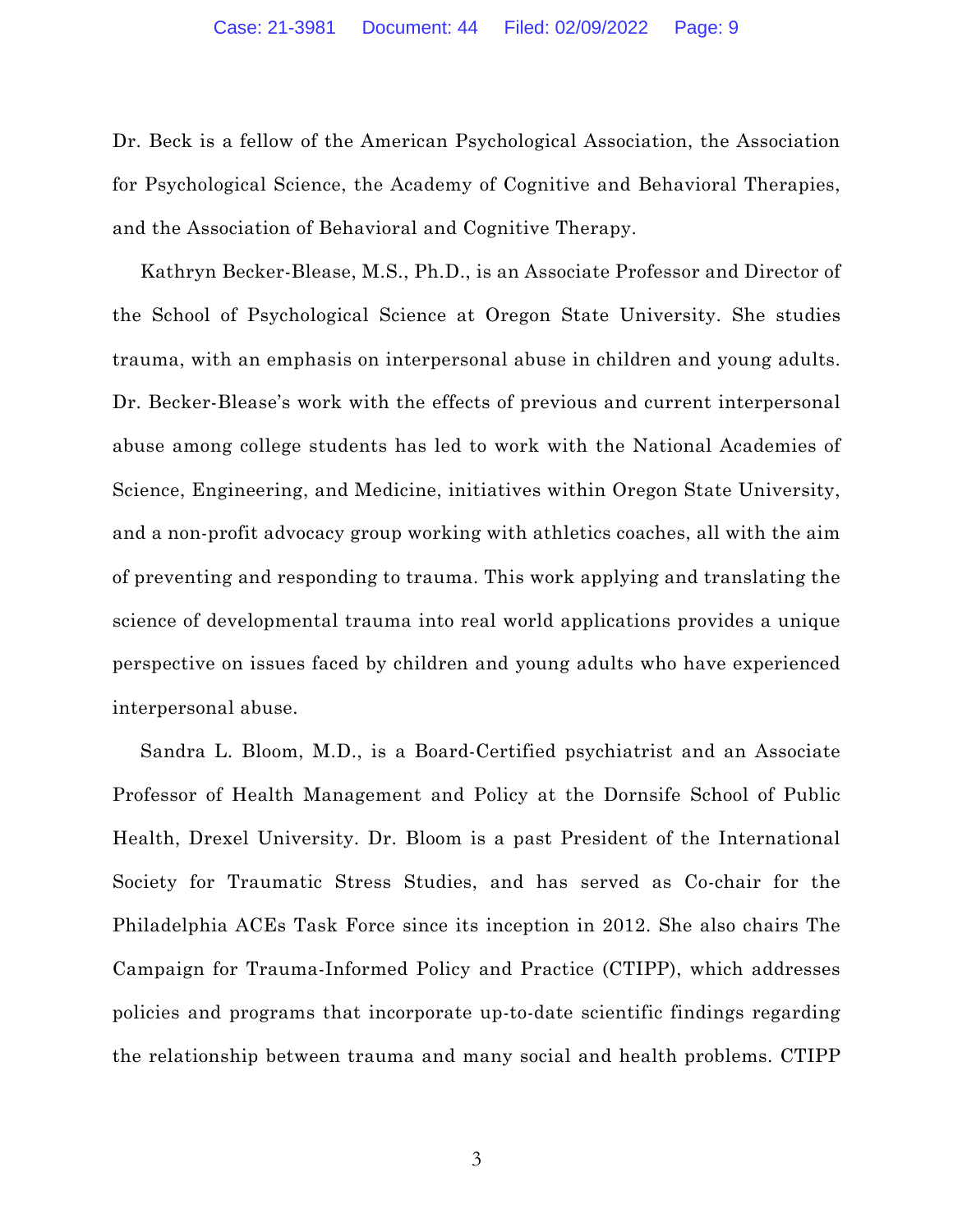was awarded the Distinguished Service Award for 2019 from the American Psychiatric Association.

Bethany Brand, Ph.D., is a Psychology Professor and the Director of the Clinical Focus program at Towson University. Dr. Brand specializes in the assessment and treatment of trauma related disorders. She has over 30 years of clinical and research experience. Dr. Brand has served on several national task forces that developed guidelines for the assessment and treatment of traumarelated disorders. She has published more than 100 papers focusing on treatment of dissociative individuals and the assessment of trauma-related disorders, among other topics. In addition to assessing and treating traumatized patients in clinical practice, Dr. Brand serves as an expert in trauma-related cases at the state, federal and international level, including a case in the Supreme Court of Australia involving sexual assault within an institutional setting. Dr. Brand's combination of research, clinical, and forensic experience give her a unique understanding of the short- and long-term impact of interpersonal violence.

Christine A. Courtois, Ph.D., A.B.P.P., is a board-certified counseling psychologist, author, and trainer on trauma psychology and treatment. She has worked with adult survivors of developmental trauma in childhood and complex trauma and its treatment. She has published numerous books, including *Sexual Boundary Violations in Psychotherapy*, and co-edited the most recent edition of *Treating Complex Traumatic Stress Disorders*. Dr. Courtois served as Chair of the *Clinical Practice Guideline for the Treatment of PTSD in Adults* for the American Psychological Association (2017), and is a past president of APA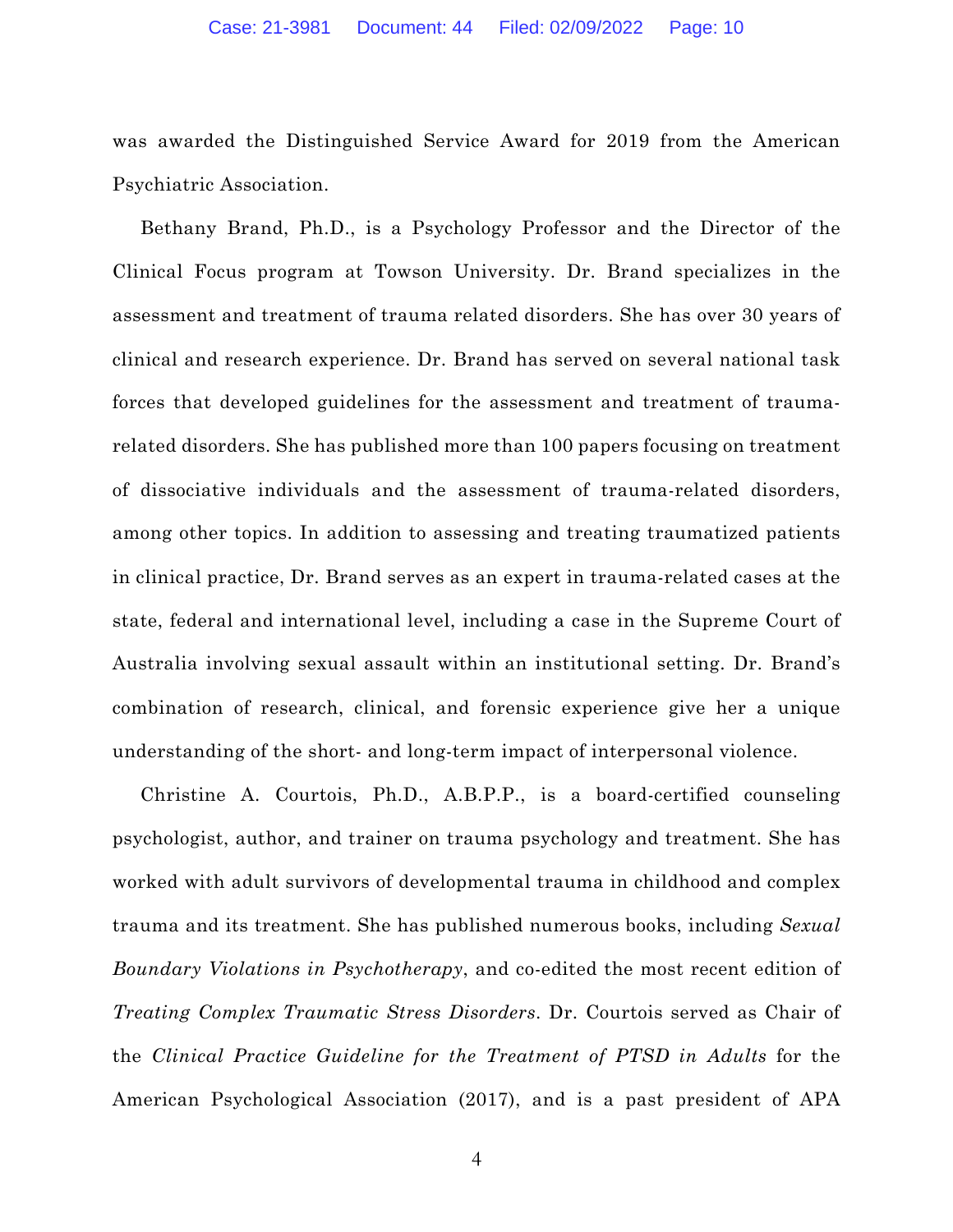Division 56 (Trauma Psychology). She also co-founded and was Clinical and Training Director of The CENTER: Posttraumatic Disorders Program.

Mary Ann Dutton, Ph.D., is a Professor and Vice-Chair for Research in the Department of Psychiatry and Co-Director of the Community Engagement component of the Georgetown Howard Universities Center for Clinical and Translational Science. Dr. Dutton has published extensively on interpersonal trauma and mental health, and she maintains an active clinical practice, providing psychotherapy for many people who have suffered trauma as children or adults. Her clinical practice includes her running randomized clinical trials of different interventions for trauma populations, including veterans. Dr. Dutton's perspective into these issues is also informed by her experiences assisting lawyers provide trauma-informed legal advocacy.

Julian D. Ford, Ph.D., A.B.P.P. is a board-certified clinical psychologist and Professor of Psychiatry and Law at the University of Connecticut, where he also directs the Center for Trauma Recovery and Juvenile Justice and the Center for the Treatment of Developmental Trauma Disorders. Dr. Ford is past President of the International Society for Traumatic Stress Studies, and a Fellow of the American Psychological Association. He has published more than 250 articles and book chapters and is the author or editor of 10 books, including *Treating Complex Traumatic Stress Disorders in Adults, 2nd Edition.* Dr. Ford runs the national Developmental Trauma Disorder Field trial research study, and conducts randomized clinical trial and effectiveness studies on interventions for youths and adults with developmental trauma histories and complex PTSD.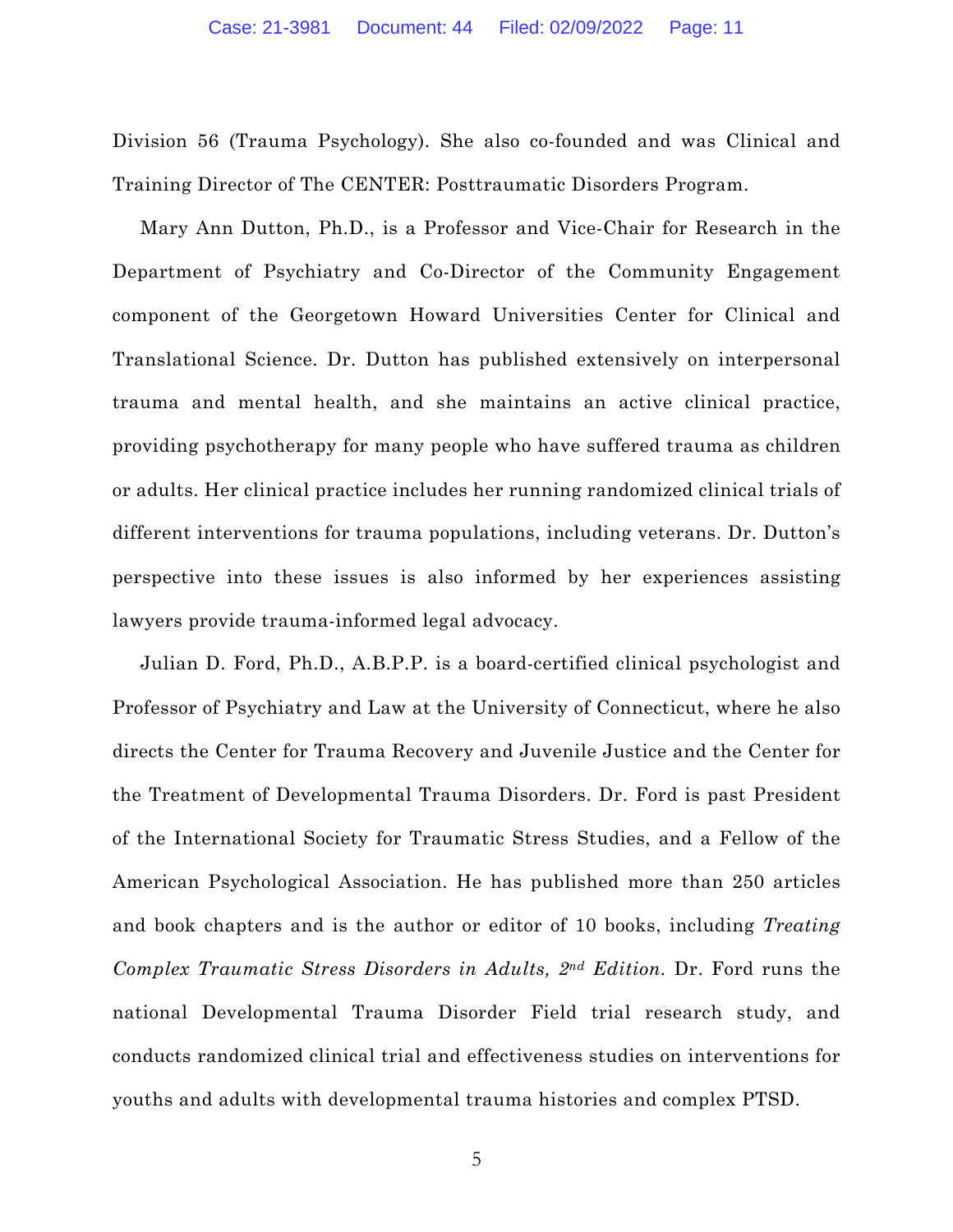Damion Grasso, Ph.D., is a licensed clinical psychologist and an Associate Professor of Psychiatry and Pediatrics at the University of Connecticut School of Medicine. He researches social and biological factors affecting risk or resilience after exposure to trauma or adversity, develops and evaluates tools and methods for assessing and quantifying trauma exposure and associated outcomes (including PTSD), and evaluates trauma-informed interventions and identifies key factors that facilitate positive change. His research gives him particular perspective into the issues in this case.

Rochelle F. Hanson, Ph.D., is a Licensed Psychologist and Professor at the National Crime Victims Research and Treatment Center (NCVC), Department of Psychiatry and Behavioral Sciences at the Medical University of South Carolina (MUSC), with a dual appointment in the MUSC Department of Pediatrics. She serves as Associate Director of Research and Director of the Family and Child Program at the NCVC. She is also Co-Director of Research for the Charleston Psychology Internship Consortium, and Director of the Training and Technical Assistance Division for the National Mass Violence Victimization Resource Center. Dr. Hanson specializes in understanding and responding to victims of traumatic events, as well as training professionals to provide effective treatments for youth, families and adults. Dr. Hanson also trains clinicians to deliver trauma-focused, evidence-based interventions.

Ilan Harpaz-Rotem, Ph.D., A.B.P.P., is a clinical psychologist specializing in trauma related psychopathology, primarily PTSD. Over the past 20 years he has provided psychological treatment to victims of violence including sexual violence,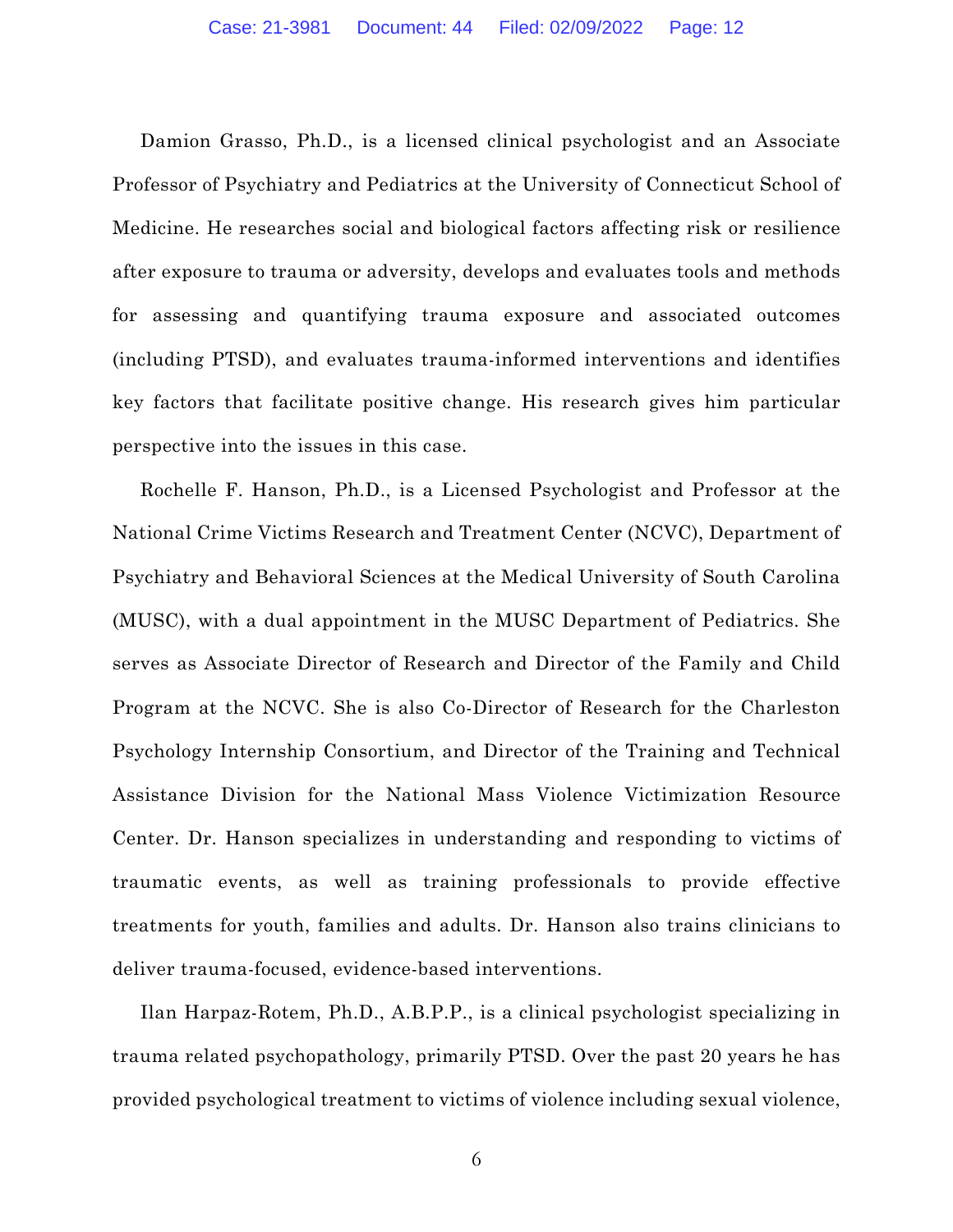war, and community violence. He also conducts research to better understand PTSD and to improve its treatment.

Janna A. Henning, J.D., Psy.D., F.T., is a licensed clinical psychologist, a Professor in the Doctor of Clinical Psychology program at Adler University in Chicago, and the creator and coordinator of its Traumatic Stress Psychology Emphasis. She has taught doctoral courses and provided professional training, continuing education, and community outreach programs focused on PTSD, complex traumatic stress, and dissociative disorders for 15 years. She is the Chairperson of the Education and Training Committee of Division 56 (Trauma) of the American Psychological Association, and presents at conferences on topics including the treatment of complex traumatic stress and dissociative disorders in survivors of interpersonal violence. She has published numerous articles on best practices in graduate trauma education in peer-reviewed journals. For almost 20 years she has provided therapy for adolescent and adult survivors of interpersonal violence, and this real-world experience directly informs her scholarly work and teaching.

Sylvia A. Marotta-Walters, Ph.D., is a Professor of Counseling at the George Washington University. She researches the spectrum of trauma and stress disorders, with a particular emphasis on the developmental consequences of trauma exposure and on diversity issues among exposed individuals and groups. She is a past president of the psychological trauma division of the American Psychological Association, and Dr. Marotta-Walters regularly publishes and presents on both trauma and resilience among adult survivors of interpersonal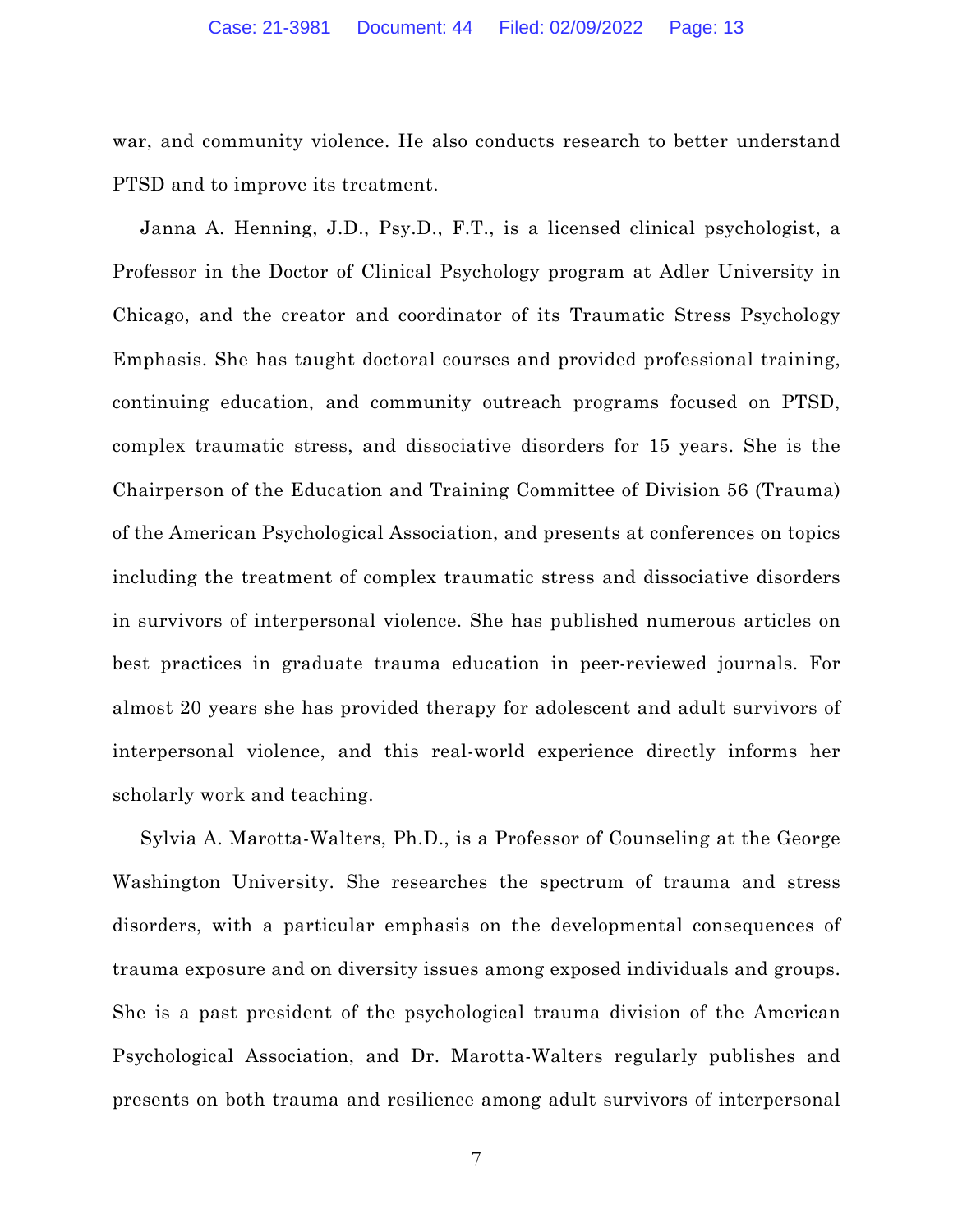trauma of various types. She is also an associate editor for the journal, Psychological Trauma: Theory, Research, Practice, Policy. Dr. Marotta-Walters is board certified in Counseling Psychology through the American Board of Professional Psychology.

*Amici* submit this brief because of their expertise with the long-term effects of trauma on individuals. They have an interest in the legal system recognizing the ways that trauma manifests in people over time, and interpreting laws, rules, and other doctrines in a manner informed by research and evidence about how people actually experience the effects of sexual violence.1

#### **INTRODUCTION**

In dismissing the claims in this case, the District Court made several assumptions that betray fundamental understanding of the impact of sexual violence. Those unsupported assumptions contributed to the District Court's error in this case, and *Amici* urge this Court to consider research and evidence about sexual violence to recognize why the District Court erred. First, although sexual assault and abuse are common, survivors often do not understand and experience sexual assault in the same way. Some victims can be unaware of the

<sup>&</sup>lt;sup>1</sup> *Amici* file this brief with the consent of the Appellants. Appellee takes no position on filing. No counsel for a party authored this brief in whole or in part, and no counsel or party made a monetary contribution intended to fund the preparation or submission of this brief. The universities employing *amici* provide financial support for activities related to faculty members' research and scholarship, which helped defray the costs in preparing and submitting this brief. Otherwise, no person or entity has made a monetary contribution intended to fund the preparation or submission of this brief. Titles and institutional affiliations are for identification purposes only.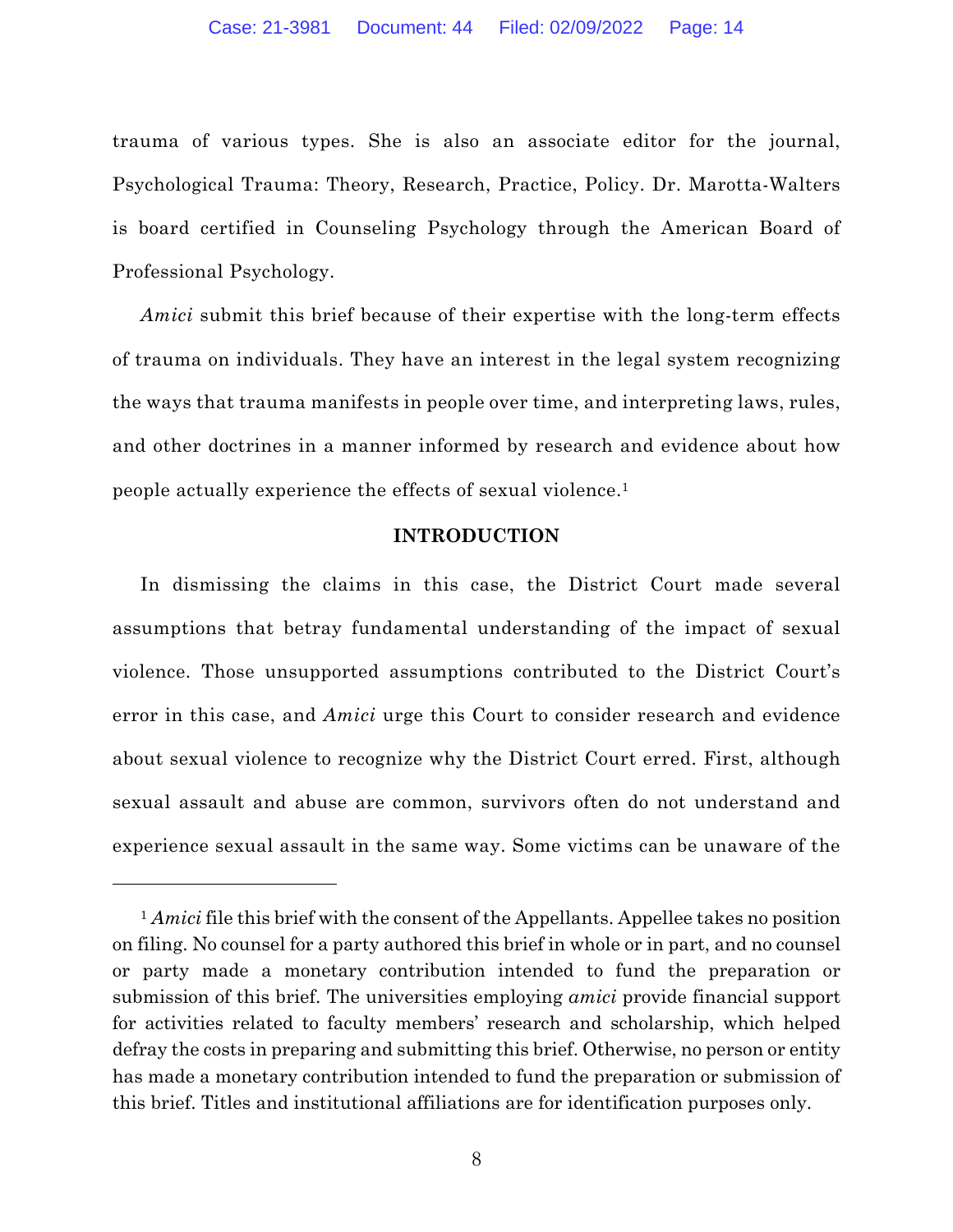abuse or assault because of common myths about who can and cannot be victims of sexual violence and other cultural dynamics. These dynamics contribute to people failing to immediately recognize or label their experiences as sexual abuse or violence. On top of that, unawareness is more likely among people abused or assaulted by someone upon whom they depend—including close family members or, as here, their doctor. In such dependent situations where abuse is happening, unawareness can help victims maintain necessary relationships from which they cannot withdraw.

Second, people who are sexually assaulted and abused often suffer serious, long-term consequences. And crucially, sexual assault and abuse can result in serious consequences regardless of whether people acknowledge—to themselves or others—that they were sexually victimized. Those consequences manifest physically and psychologically, including but not limited to PTSD, depression, substance use disorders, self-injurious behaviors, and dissociation. These and other effects can impact every area of a person's life—personal relationships, employment, and physical and mental health, among others. These manifestations can vary and intensify over time, may never entirely subside, and indeed, some may not even emerge until more time has elapsed. Failing to recognize that sexual violence occurred does not immunize someone from experiencing any or all those effects, and in fact, can compound harm. These harms can also be magnified and exacerbated when someone's experience involves institutional betrayal—where the abuse happens in the context of a dependent relationship.

9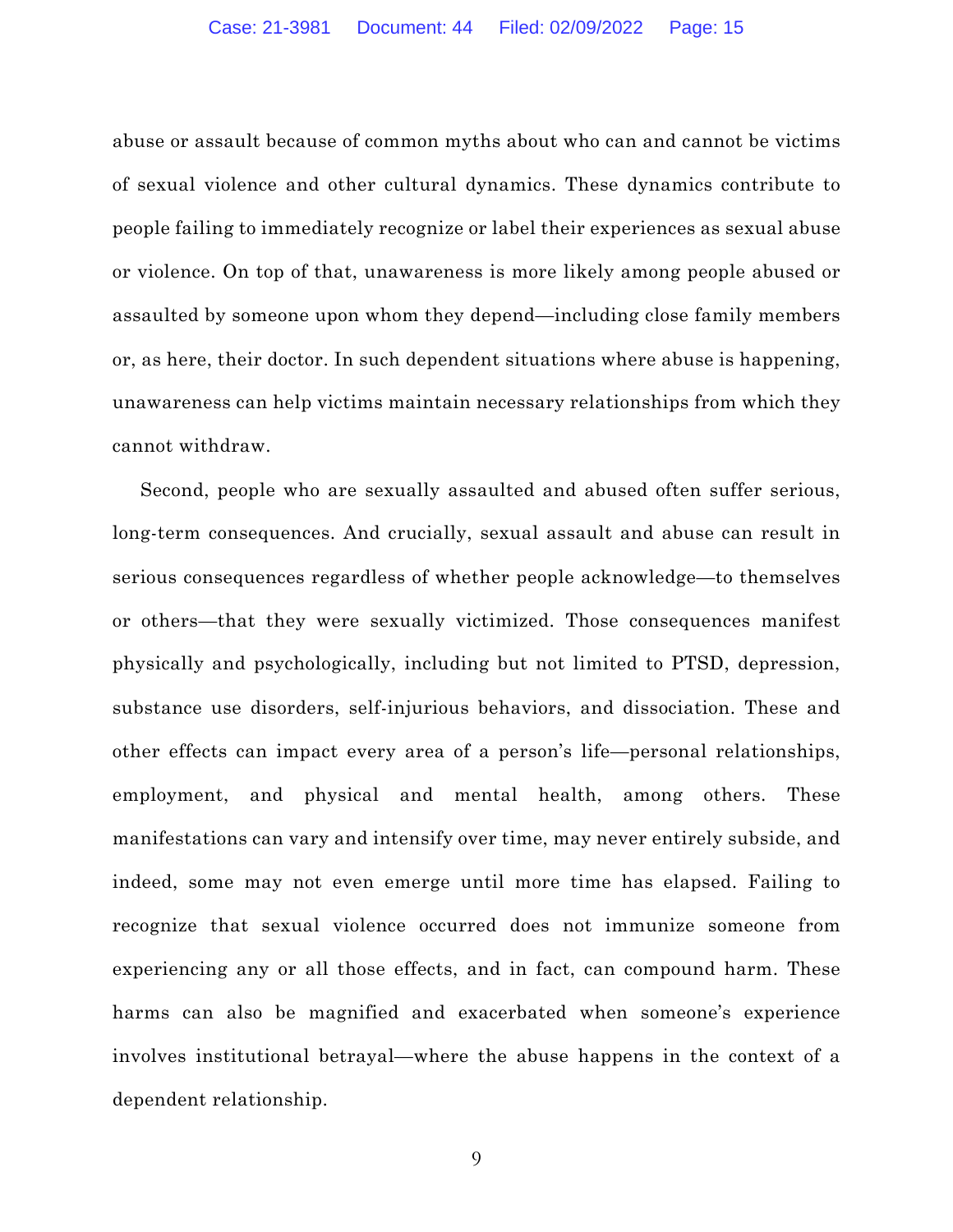When this Court considers the Plaintiffs-Appellants' allegations from a perspective informed by research about how people experience sexual violence, the District Court's errors become clear. People should not have to fit an idealized victim profile to seek justice in courts, and this Court should reverse and reinstate the complaint here, in recognition of that.

### **ARGUMENT**

**I. Many people do not recognize that they have been sexually abused or assaulted or accurately label those experiences, and this is especially likely to happen when they depend on the person who abuses or assaults them.** 

Sexual abuse and assault are unfortunately common in the United States. This includes sexual abuse and assaults reported criminally, *see* Rachel E. Morgan & Alexandra Thompson, *Criminal Victimization, 2020*, Bureau of Justice Statistics (Oct. 2021),<sup>2</sup> and the enormous amount of sexual violence that people never report to any authority, or even disclose to a family member or friend. Including unreported assaults, large numbers of men and women are sexually victimized at some point in their lifetimes. Today we know that one in four girls in the U.S. is sexually abused. David Finkelhor, *et al.*, *The Lifetime Prevalence of Child Sexual Abuse and Sexual Assault Assessed in Late Adolescence*, Journal of Adolescent Health, 55:3 (Sept. 1, 2014).3 One in five young women are sexually assaulted on campus, specifically. Charlene L. Muehlenhard *et al.*, *Evaluating* 

### <sup>2</sup> *Available at*:

https://bjs.ojp.gov/sites/g/files/xyckuh236/files/media/document/cv20.pdf.

<sup>3</sup> *Available at*: https://www.jahonline.org/article/S1054-139X(13)00854-9/fulltext.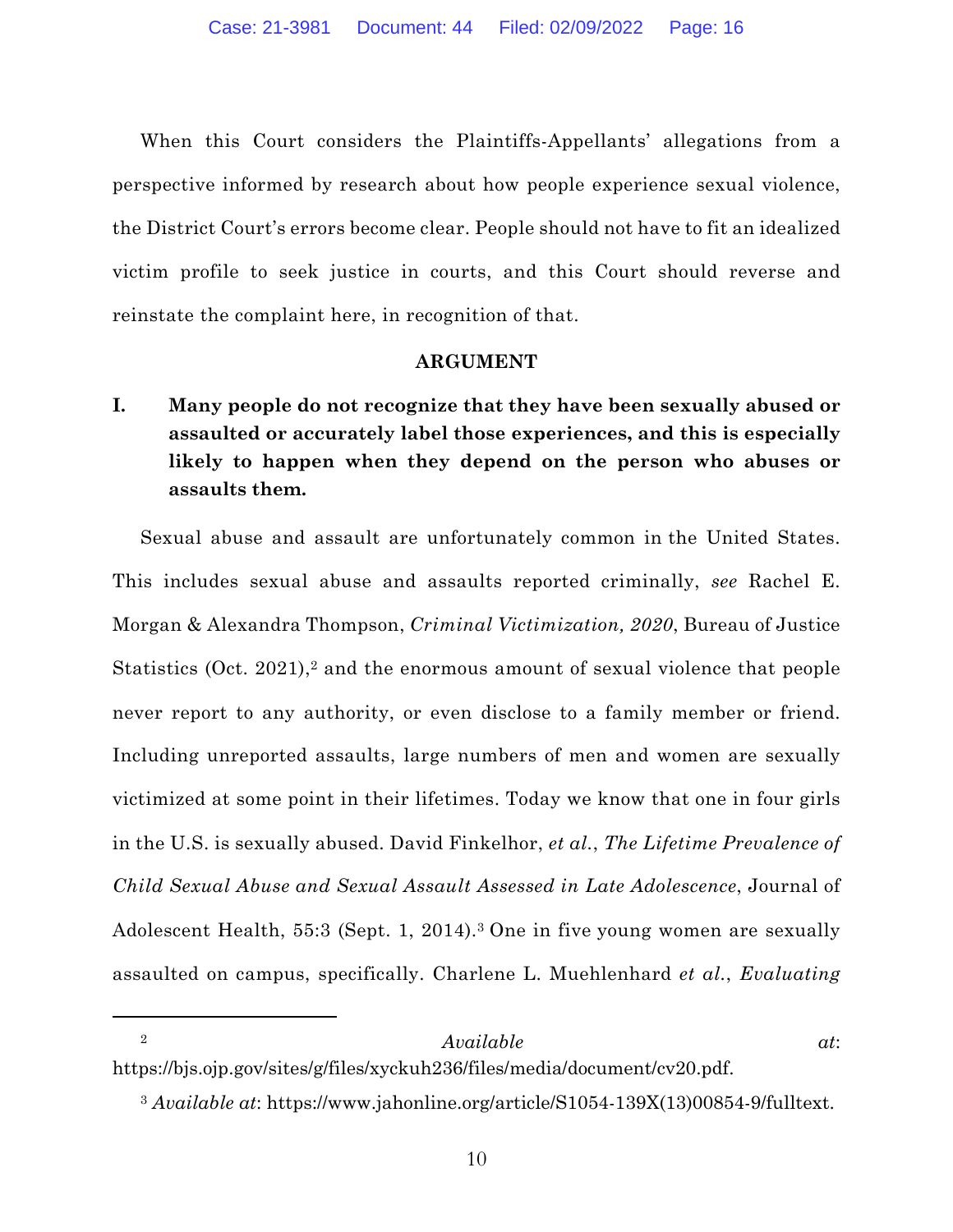*the One-in-Five Statistic: Women's Risk of Sexual Assault While in College*, Journal of Sex Research, 54:4-5 (Apr. 4, 2017).4 And the statistics are not dissimilar for men: one in six males were sexually abused at some point during their childhood, *see* John Briere and Diana M. Elliott, *Prevalence and psychological sequelae of self-reported childhood physical and sexual abuse in a general population sample of men and women*, Child Abuse and Neglect, 27:10 (Oct. 2003).<sup>5</sup> The number of men who are sexually assaulted increases to 1 in 4 across their lifespan.

Sexual abuse and assault can impact people in many different ways. Some of the variation owes to the range of acts that can constitute sexual assault. Sexual assault is typically defined as any sort of sexual activity between two or more people in which one of those people is involved against their will; this can include, but is not limited to, unwanted touching, grabbing, oral sex, anal sex, sexual penetration with an object, and/or sexual intercourse. But impacts from abuse and assault also vary because of several factors, including some present in this case. First, people who are sexually assaulted and abused can be unaware of the abuse for a variety of reasons. Some dissociate—that is, they feel disconnected or detached from their bodies or feel as though the world around them is unreal during an assault, inhibiting recognition. Some fail to recognize what was done to them as sexual violence because of pervasive cultural myths about who does

### <sup>4</sup> *Available at*:

https://www.tandfonline.com/doi/full/10.1080/00224499.2017.1295014.

<sup>5</sup> *Available at*: https://pubmed.ncbi.nlm.nih.gov/14602100/.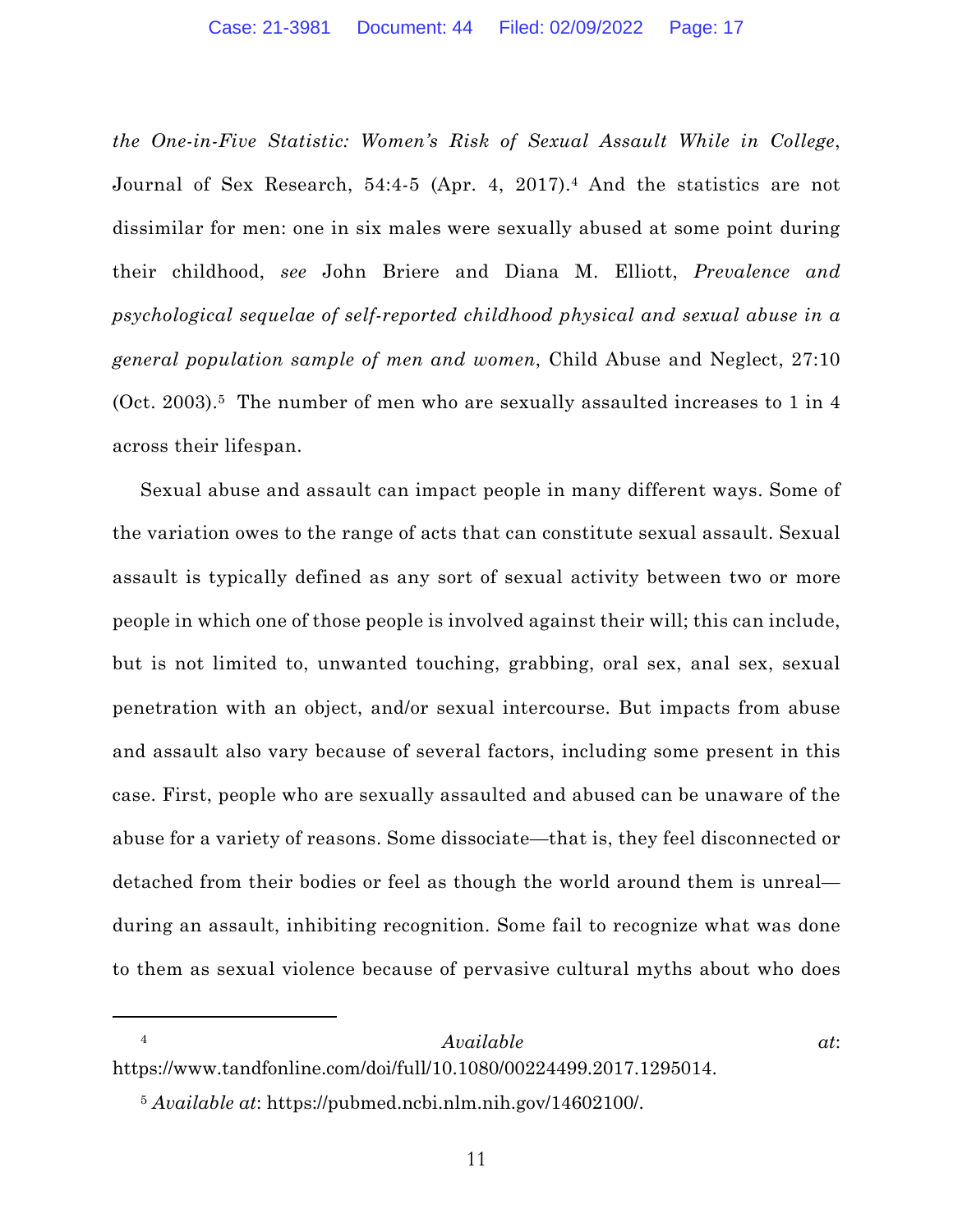and does not experience it. Second, an important factor that makes people more likely not to recognize abuse is when a victim has a dependent relationship with their abuser. Unawareness can help them maintain necessary relationships from which they cannot withdraw, as when their abuser is a parent, caretaker, or doctor.

# **A. Some people fail to recognize their experiences as sexual violence because of dissociation in the moment, or pervasive myths about who can be a victim.**

For some people, self-protective reactions while they are being abused and assaulted inhibit clear recognition of their experiences as abuse and assault. In particular, some individuals dissociate during or after traumatic events. Emily A. Holmes *et al.*, *Are there two qualitatively distinct forms of dissociation? A review and some clinical implications*, Clinical Psychology Review, 25:1 (Jan. 2005).6 Dissociation offers a way to escape horrific experiences in the moment, allowing people to feel as if they have detached from their bodies or the environment. *See id*. Under the circumstances, dissociation understandably inhibits formation of or access to memories, including in the immediate aftermath of a traumatic event. *See* Margaret C. McKinnon *et al.*, *A review of the relation between dissociation, memory, executive functioning and social cognition in military members and civilians with neuropsychiatric conditions*,

<sup>6</sup> *Available at*: https://www.sciencedirect.com/science/article/abs/pii/S0272735804001199?via%3Dih ub.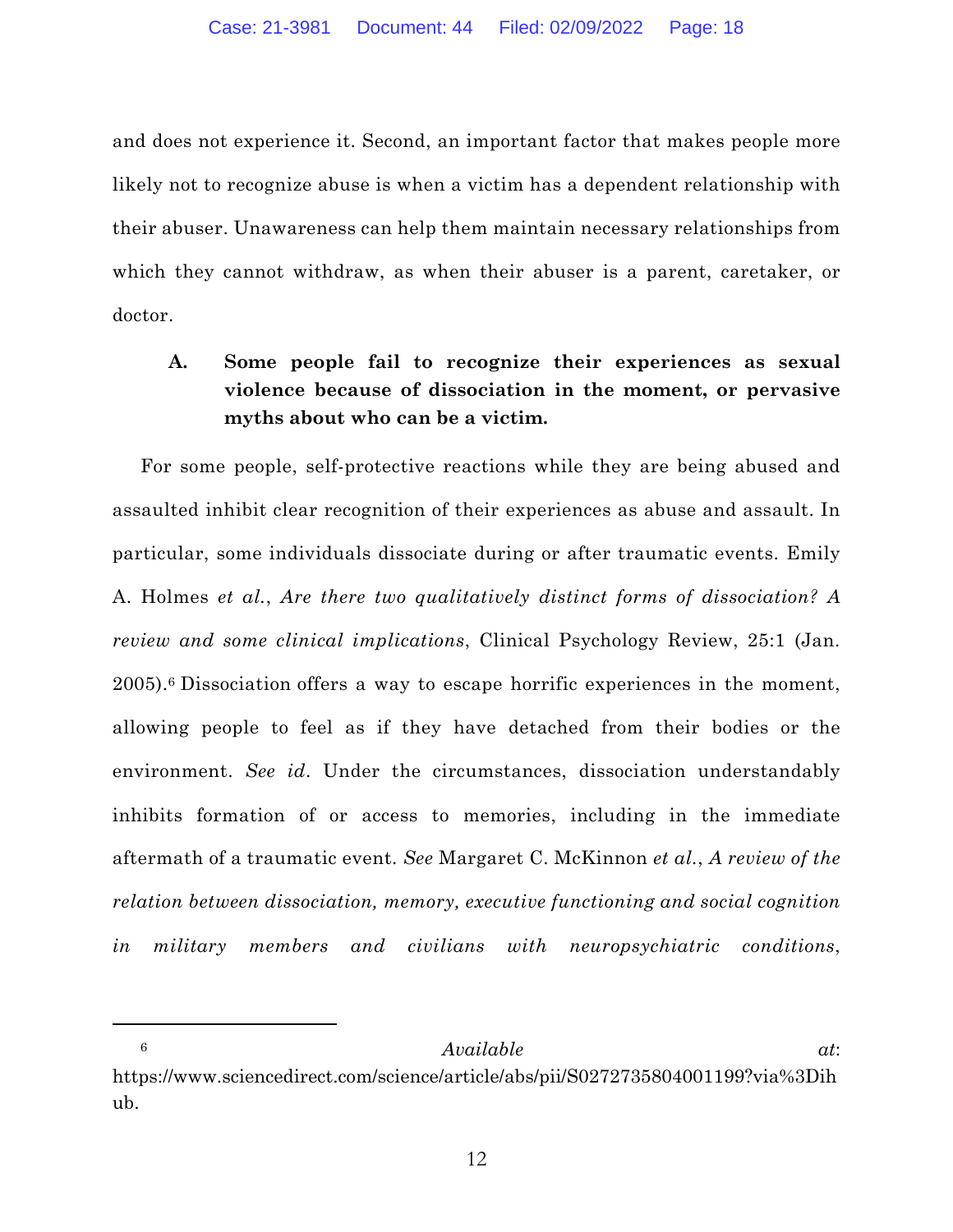Neuropsychologia, 90 (Sept. 2016).7 Some people who survive sexual abuse and assault often understand what has happened only later. Juliette M. Mott *et al.*, *Change in Trauma Narratives and Perceived Recall Ability over a Course of Cognitive Processing Therapy for PTSD*, Traumatology, 21:1 (Dec. 15, 2014).8

Even when people have knowledge of what an abuser did to them physically during sexual assault or abuse, pernicious societal myths about sexual violence can disrupt recognition of those events as assault or abuse. Decades of research have documented that some victims do not label what happened to them as abuse, even when those events meet objective criteria that defines abuse. There are many reasons why people may not label what happened to them with terms such as rape, abuse, and assault. Notably here, first, people may not understand what constitutes abuse. And second, for people who do understand, shame, guilt, selfblame, and stigma about being sexually victimized can deter them from categorizing their experiences as such, even internally.

First, nondisclosure of sexual abuse may owe to a person's lack of understanding of what abuse is. People who are sexually assaulted and abused may not understand, for example, that they should have been able to consent to what was done to their bodies. Perpetrators of sexual abuse and assault take advantage of this, encouraging confusion about whether events were abuse or not. *See, e.g.*, Tracy Connor, *Dr. Larry Nassar, Accused of Abusing Gymnasts,* 

<sup>8</sup> *Available at*: https://www.ncbi.nlm.nih.gov/pmc/articles/PMC4437219/.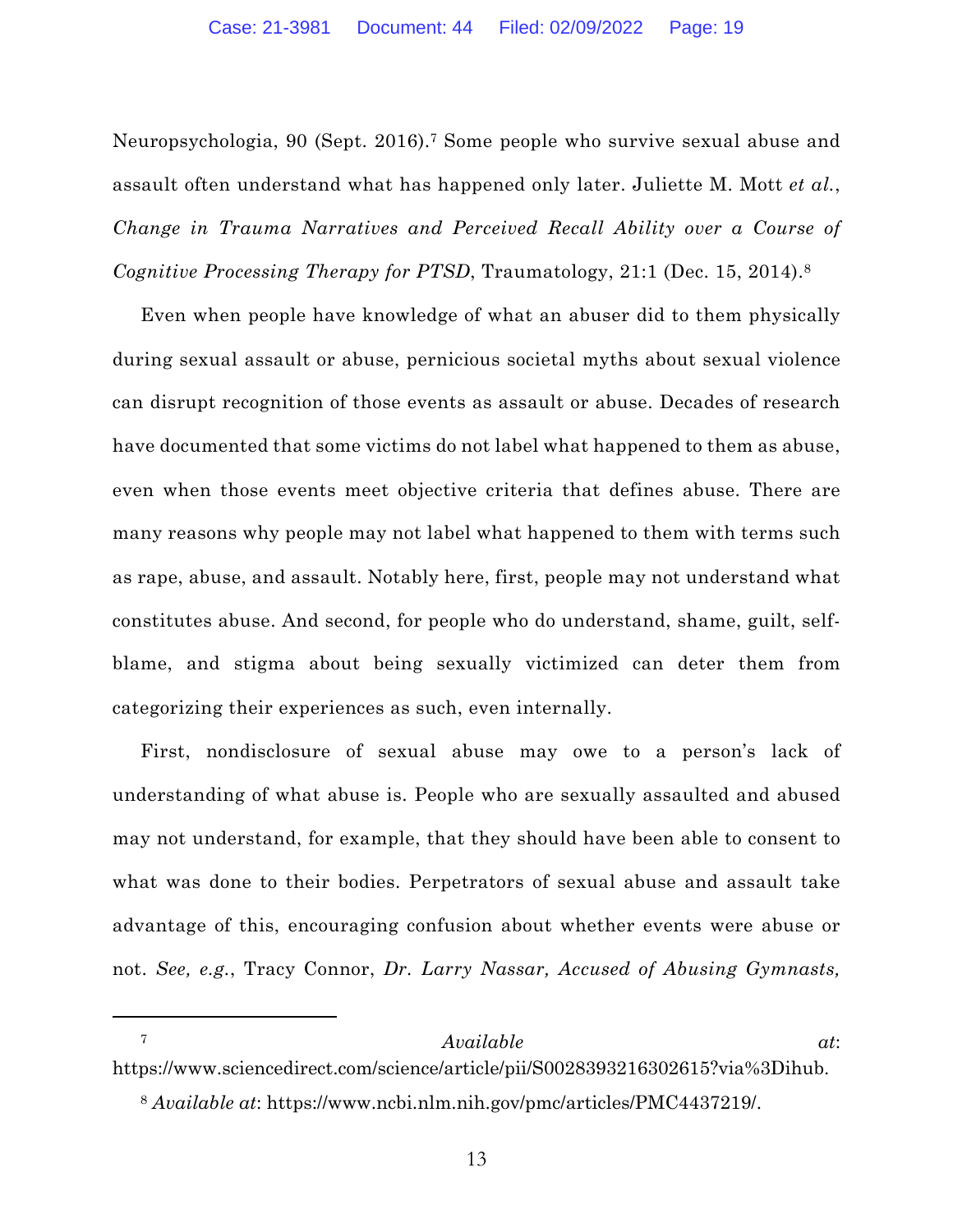*Defends Procedures*, USA Today (Sept. 22, 2016).9 Perpetrators of sexual violence also sow confusion by covering up their actions or devaluing the victim of their assault or abuse. Sarah J. Harsey *et al.*, *Perpetrator Responses to Victim Confrontation: DARVO and Victim Self-Blame*, Journal of Aggression, Maltreatment, and Trauma, 26:6 (June 1, 2017).<sup>10</sup> They may explicitly reinterpret events, use official channels to give an appearance of justice, and intimidate, bribe, or threaten the individual victims or bystanders. *See id*. And until recently, mistreatment and abuse of both men and women has been tolerated in American society, often perpetuated by rape myths prejudicial, stereotyped, and false beliefs about sexual assaults, perpetrators, and rape survivors that make excuses for sexual aggression and create hostility toward victims. The pervasiveness of these myths only makes it more difficult for people to recognize and label their experiences as abuse or assault. *See* M. R. Burt, *Cultural myths and supports for rape*, Journal of Personality and Social Psychology, 38:2 (1980), at 217–230.11

Second, even for people who might have the knowledge required to recognize that an abuser's conduct was somehow wrong, perceptions about the effect of labeling experiences as sexual assault or abuse can still stop them from doing so.

<sup>9</sup> *Available at*: https://www.nbcnews.com/news/us-news/dr-larry-nassar-accusedabusing-gymnasts-defends-procedures-n652891.

<sup>10</sup> *Available at*: https://www.tandfonline.com/doi/full/10.1080/10926771.2017.1320777.

<sup>11</sup> *Available at*: https://psycnet.apa.org/doiLanding?doi=10.1037%2F0022- 3514.38.2.217.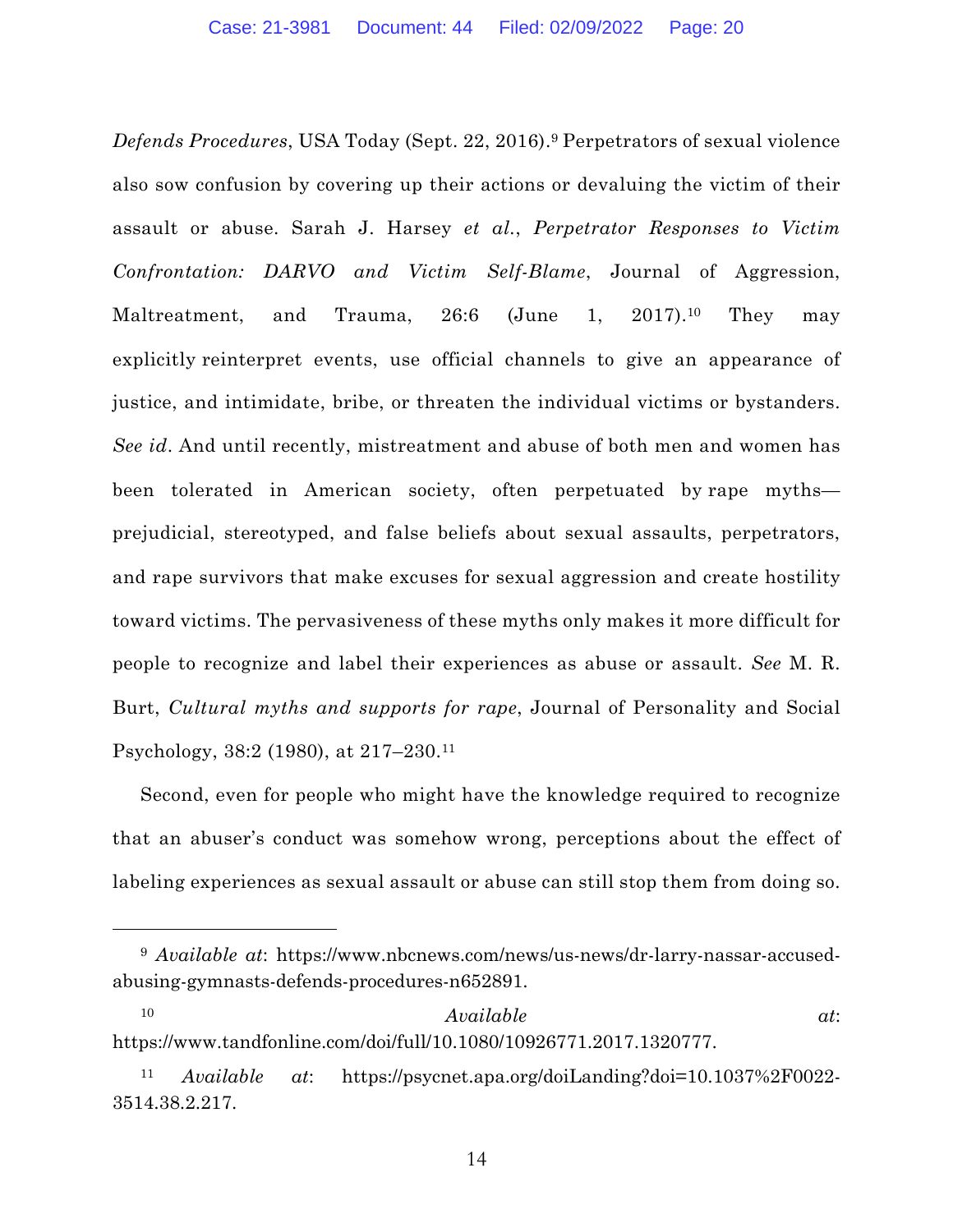Applying value-laden terms such as "victim" can bring about shame and invites real or perceived stigma associated with victimization. Indeed, very recent increases in self-identification demonstrate the deterrence imposed by stigma. Research has observed that the #MeToo movement—which first achieved widespread acknowledgement in 2017—increased people's willingness to label their experiences as sexual assault. A.E. Jaffe *et al*., *The #MeToo movement and perceptions of sexual assault: College students' recognition of sexual assault experiences over time*, Psychology of Violence, 11:2 (2021), at 209–218.12 Notably, this is not because sexual assaults and abuse increased; the researchers questioned college students about sexual assault using both behaviorally-defined descriptions of assault, and using the label sexual assault. *Id*. Even though assaults did not increase based upon people's reports using behavioral definitions, people's willingness or ability to label sexual assaults as such increased after 2017.

Indeed, many victims fail to label their assaults and abuse as such because societal myths have caused them to feel personally at fault for the abuse and assault. Because of societal treatment of these topics, many victims blame themselves for their traumatic experiences, think that they brought it upon themselves, or believe it reflects their own deeply flawed character. After sexual traumas, many people feel "broken" or damaged, and feel an altered sense of self out of their own control. They may feel guilt, shame, and self-blame because of

<sup>12</sup> *Available at*: https://doi.org/10.1037/vio0000363.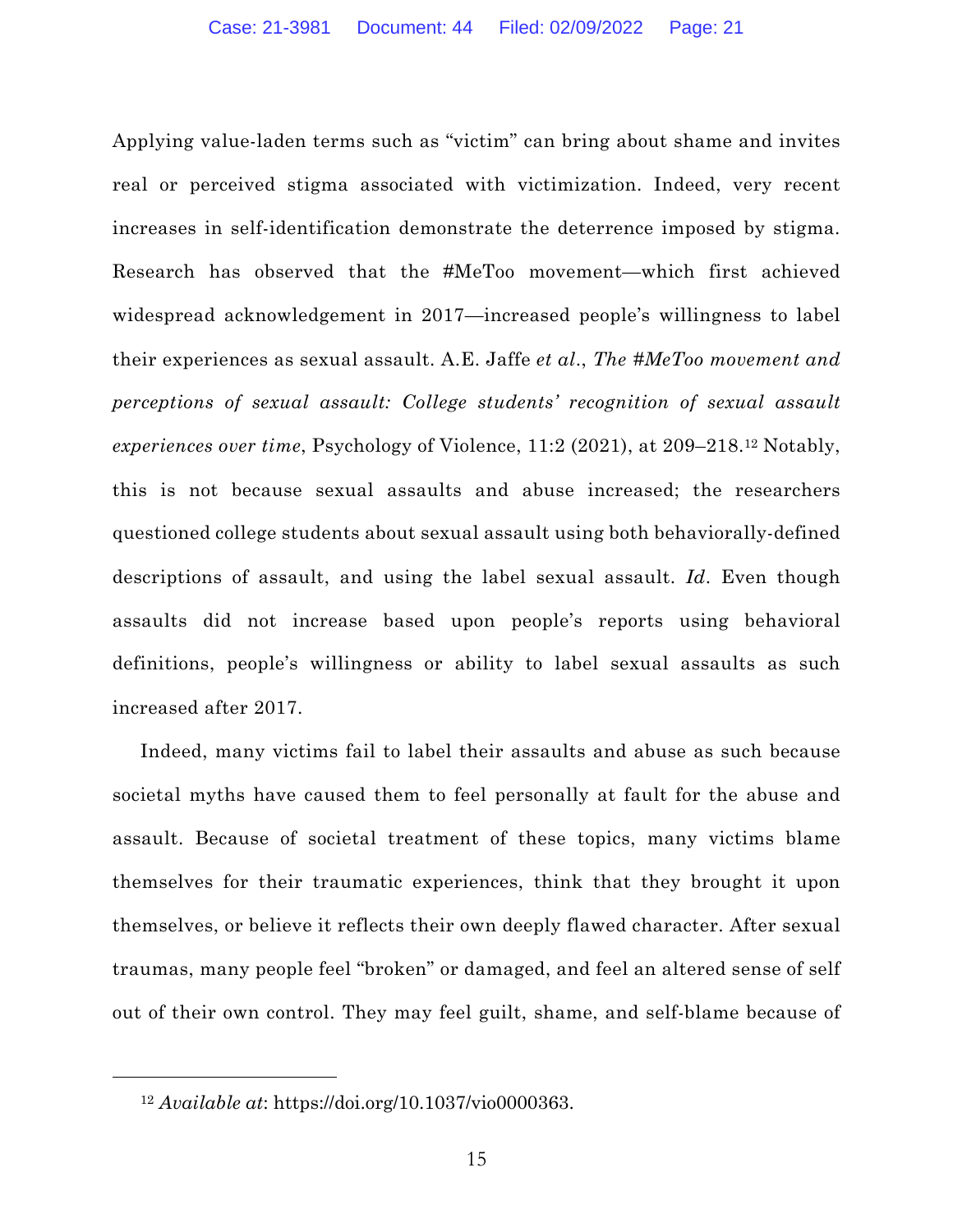mistaken belief they should have been able to prevent the sexual assault and the effects of trauma. They may feel deep sadness, a loss of innocence, broken trust in others, a lack of personal security in the world, and may doubt their own selfworth and value to others. Henrietta H. Filipas & Sarah E. Ullman, *Child Sexual Abuse, Coping Responses, Self-Blame, Posttraumatic Stress Disorder, and Adult Sexual Revictimization*, Journal of Interpersonal Violence, 21:5 (May 1, 2006).<sup>13</sup>

The effect of rape myths on survivors' ability to label their abuse accurately owes partly to those myths' pervasiveness. Unfortunately, insensitive responses to traumatic disclosure have long been common and can discourage people from labeling their experiences as abuse or assault. Robert C. Davis *et al.*, *Supportive and unsupportive responses of others to rape victims: Effects on concurrent victim adjustment*, American Journal of Community Psychology, 19:3 (1991).14 *Amici*  maintain active clinical practices, and recognize how common this is based on reports from their own patients—for example, in Dr. Cook's 25 years of clinical practice, her patients frequently report that the first words out of people's mouths when they disclose sexual assault or abuse include statements like, "Oh, that's no big deal," or "It's in the past, leave it there," or "Did that really happen?" or "Eh, get over it." And many trauma survivors have had people ask questions or make statements that suggest that the person holds the survivor responsible for abuse—questions like: "What were you doing in a place like that?," "Didn't you think that situation might be dangerous?," or "Were you drinking heavily?"

<sup>13</sup> *Available at*: https://journals.sagepub.com/doi/abs/10.1177/0886260506286879.

<sup>14</sup> *Available at*: https://onlinelibrary.wiley.com/doi/abs/10.1007/BF00938035.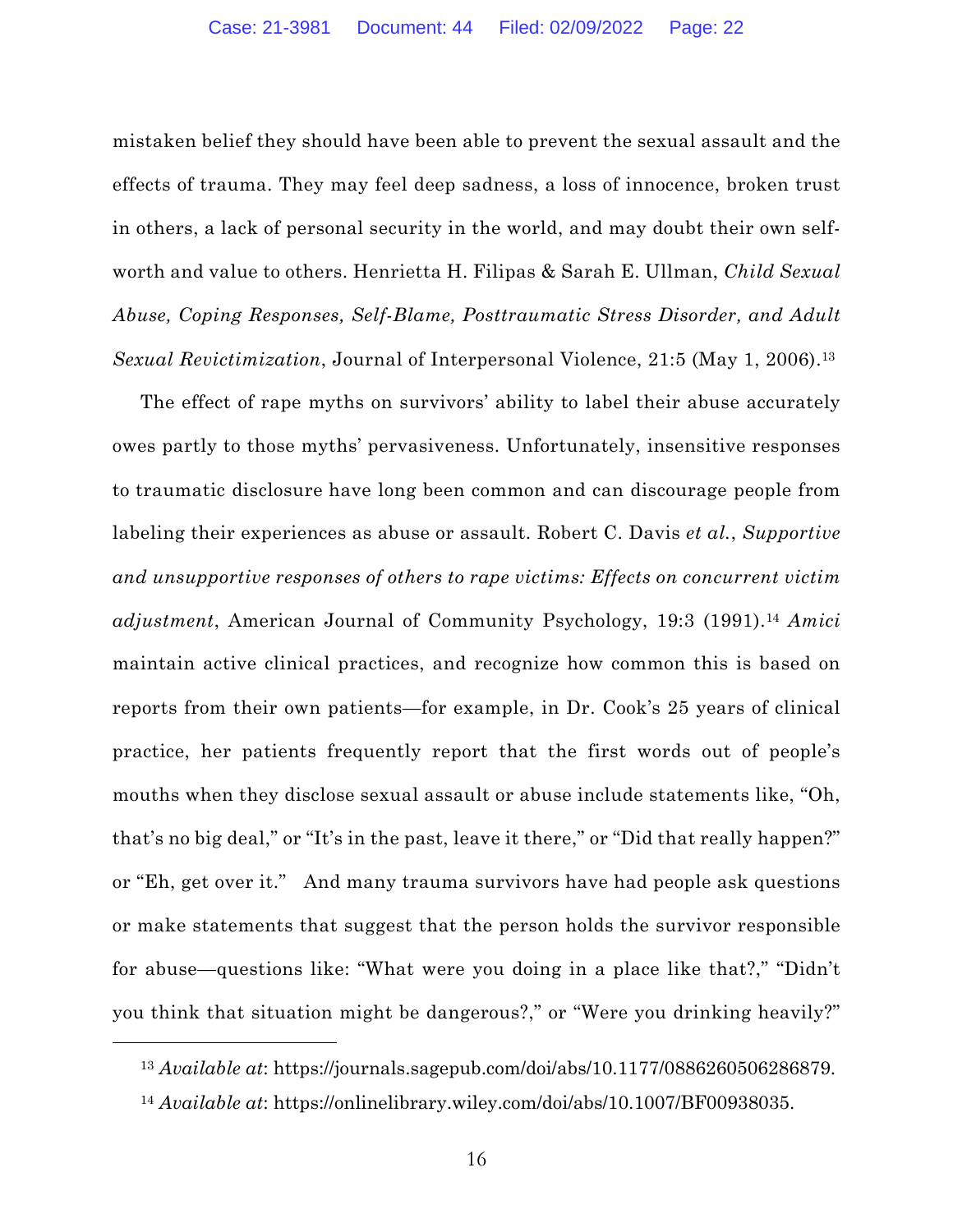*See also* Kathleen M. Ingram *et al.*, *Unsupportive Responses from Others Concerning a Stressful Life Event: Development of The Unsupportive Social Interactions Inventory*, Journal of Social and Clinical Psychology, 20:2 (June 2001).15 The collective attitudes that underpin these sorts of reactions—and seeing these reactions—can cause victims to doubt, internally, that what they experienced constituted abuse or assault.

# **B. People's unawareness in the immediate aftermath of sexual assault and abuse is particularly likely when they are abused by someone on whom they depend.**

The propensity of some victims to fail to recognize or label their victimization as abuse or assault increases in reference to a key factor present in this case. People who are sexually abused and assaulted are more likely to be unaware of what happened when they are abused by someone on whom they were dependent, compared to those who are assaulted by strangers. This dynamic is so common that our field has long had a name for it: betrayal trauma. Jennifer J. Freyd, *Betrayal Trauma – The Logic of Forgetting Childhood Abuse*, Harvard University Press (1998). Unawareness of or not labeling an assault as such may be necessary and adaptive for some survivors. *See id*. The victim must adapt day-to-day because they are (or at least feel) stuck in a relationship of dependency. For some victims, not thinking about or remembering less about the abuse, or telling themselves that it wasn't abuse at all, is key to coping and survival.

<sup>15</sup> *Available at*: https://guilfordjournals.com/doi/abs/10.1521/jscp.20.2.173.22265.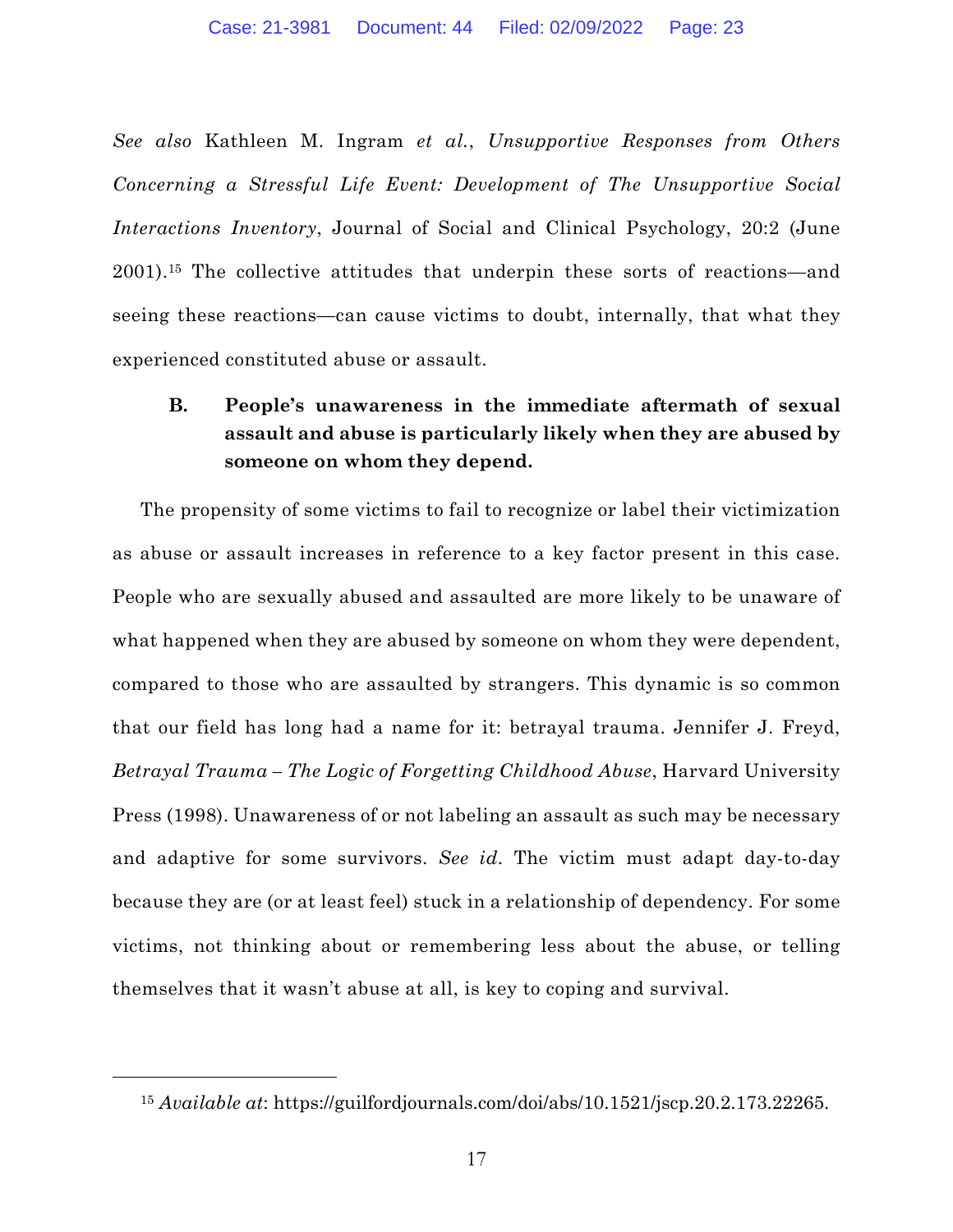The "betrayal" of betrayal trauma refers to situations where the victim depends on their abuser. This can include close relationships like a parent, a spouse, or a boss. Jennifer J. Freyd and Pamela J. Birrell, *Blind to Betrayal – From Close Relationships to Institutional Betrayal*, John Wiley & Sons (2013). But this is not black and white; people's awareness of and likelihood of recognizing abuse or assault can be affected by the degree to which victims depend on their abusers and the magnitude of the betrayal. *See id*. The way in which people remember and process traumatic events, like sexual violence, can be impacted by the degree of betrayal. Gail S. Goodman *et al.*, *False Memories and True Memories of Childhood Trauma: Balancing the Risks*, Clinical Psychological Science (Sept. 21, 2018).16 For example, a victim who depends on a coach, parent, or other person of substantial influence may be less likely to label and discuss what happened to them as abuse. They may not perceive or label the events as abuse because of the need to preserve a relationship with the person on whom they are dependent.

Betrayal does not occur at a solely individual level. "Institutional betrayal," a facet of some betrayal traumas, describes the ways that institutional actions and inactions can increase and compound the injury to survivors. Carly Parnitzke Smith, & Jennifer J. Freyd, *Institutional betrayal*, American Psychologist, 69:6, 2014, at 575–587.17 Institutional betrayal can cause particularly severe emotional and physical harms to trauma survivors in part because institutions

<sup>16</sup> *Available at*: https://journals.sagepub.com/doi/10.1177/2167702618797106.

<sup>17</sup> *Available at*: https://psycnet.apa.org/record/2014-36500-001.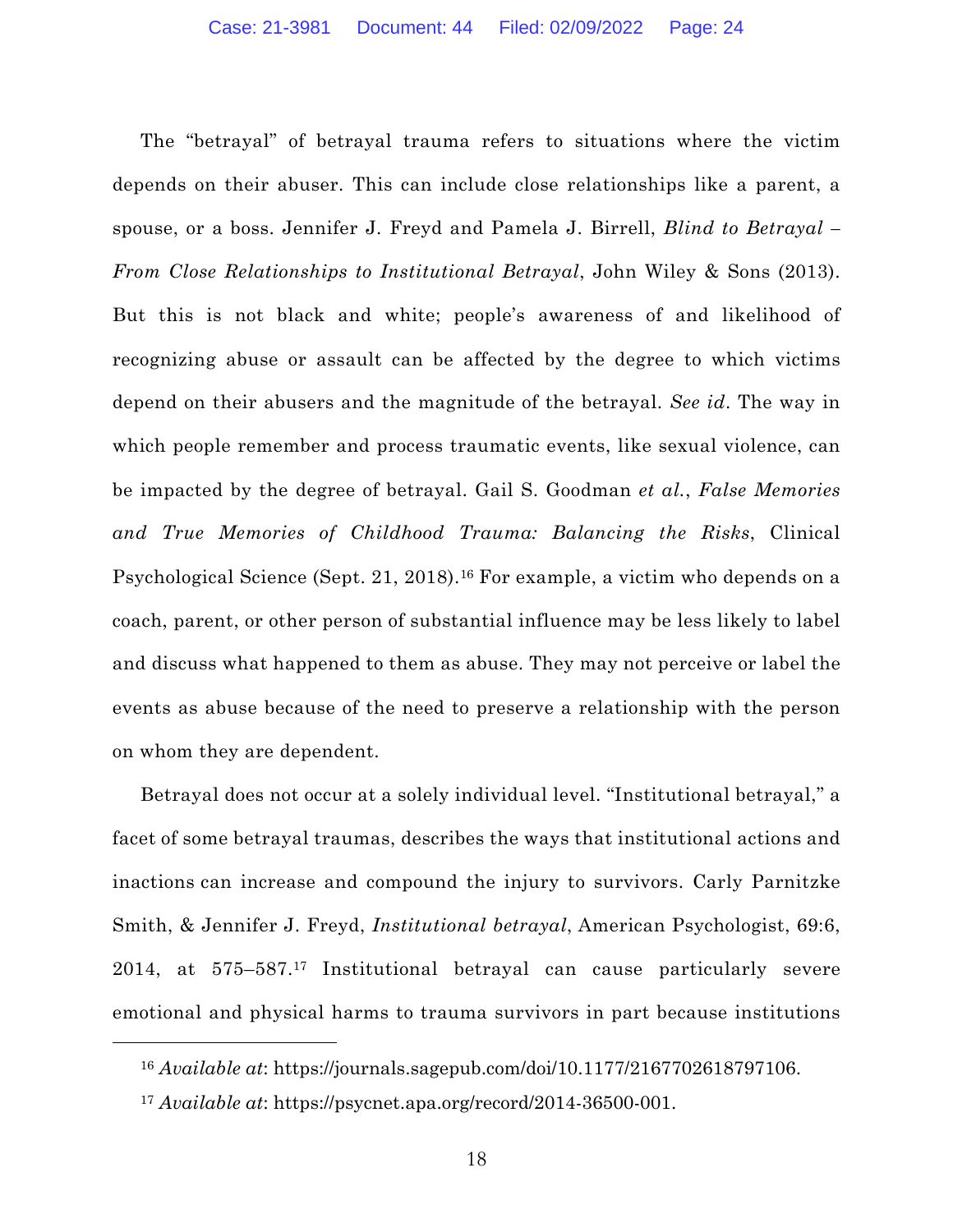that deter reporting invalidate survivors' experiences and subsequent reactions and cut off access to a broad range of resources (e.g., community support, mental health services) that can help survivors. *See, e.g.*, Carly Parnitzke Smith, & Jennifer J. Freyd, *Dangerous Safe Havens: Institutional Betrayal Exacerbates Sexual Trauma*, Journal of Traumatic Stress, 26:1 (Feb. 2013).<sup>18</sup> In addition, institutions, like universities, can engage in institutional betrayal by creating the circumstances that facilitate abuse, failing to investigate abuse, or even actively covering up abuse. This issue occurs in all sorts of institutions. *See, e.g.*, Laurie Goodstein and Sharon Otterman, *Catholic Priests Abused 1,000 Children in Pennsylvania, Report Says*, THE NEW YORK TIMES (Aug. 14, 2018) (describing institutional betrayal in one of America's largest religions);19 Dave Philipps, *'This Is Unacceptable.' Military Reports a Surge of Sexual Assaults in the Ranks*, THE NEW YORK TIMES (May 2, 2019) (describing institutional betrayal in the United States armed forces);20 Paul Mones, *Boy Scouts bankruptcy a warning to others who have ignored sexual abuse*, USA Today (Feb. 28, 2020) (describing

### <sup>18</sup> *Available at*:

https://onlinelibrary.wiley.com/doi/full/10.1002/jts.21778?casa\_token=9NxR5W0OIj AAAAAA%3AUGVouZwHgkazJEgE7K5-

sWYEeF5T5VNdn1x1CVN2LzbCbDl2NK3Z-mr6dafXuzKW1ws5sAr1aAbrJUs6zw.

<sup>19</sup> *Available at*: https://www.nytimes.com/2018/08/14/us/catholic-church-sexabuse-pennsylvania.html.

<sup>20</sup> *Available at*: https://www.nytimes.com/2019/05/02/us/military-sexualassault.html.

19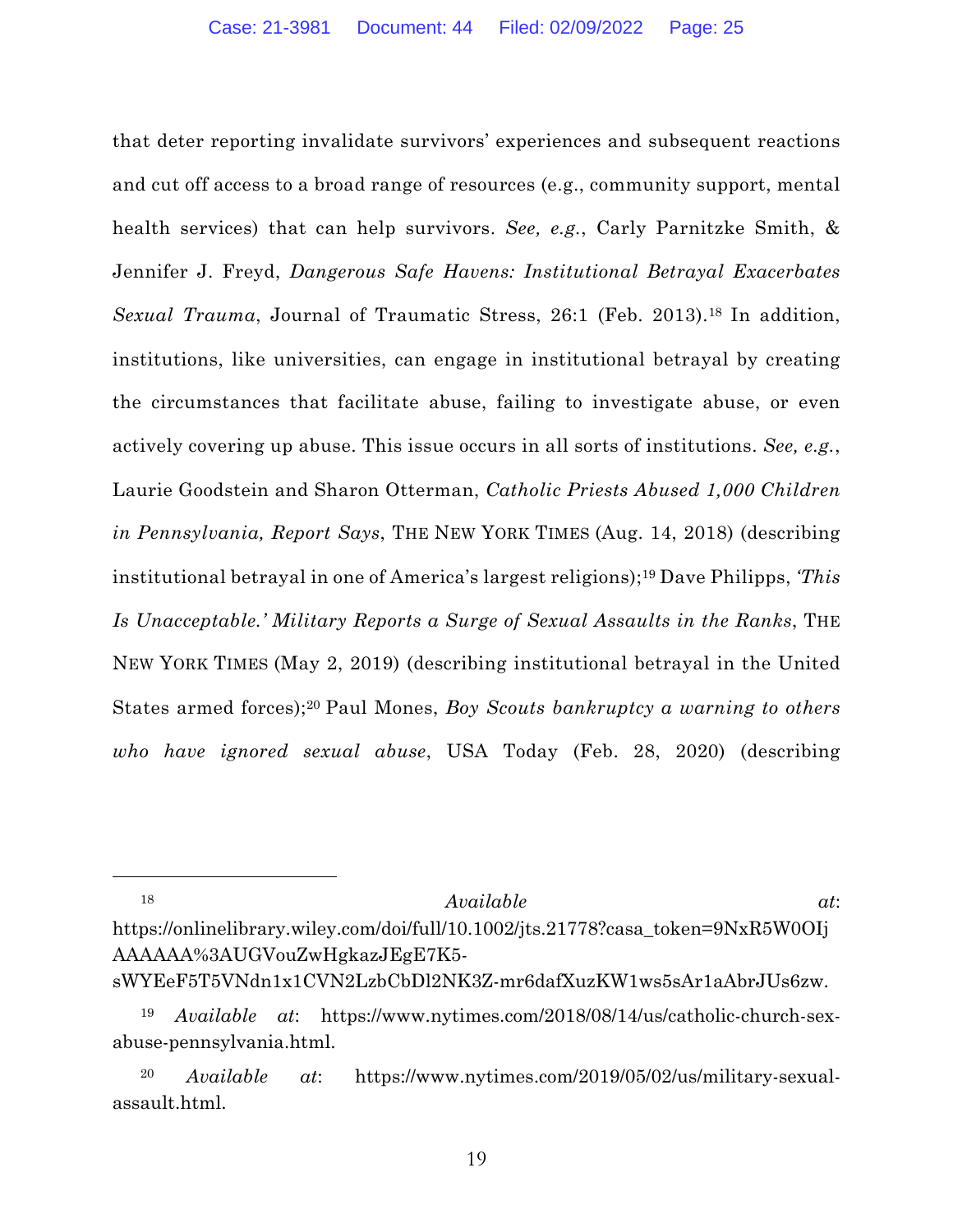institutional betrayal by a national civic organization);<sup>21</sup> Alec M. Smidt and Jennifer J. Freyd, *Government-mandated institutional betrayal*, Journal of Trauma and Dissociation, 19:5 (July 30, 2018) (discussing institutional betrayal by government agencies in the context of immigration detention).<sup>22</sup> But to be quite clear: institutional betrayal happens in educational institutions. *See* Greg Toppo, *Why Do Colleges Keep Failing to Prevent Abuse?*, Inside Higher Ed (June 5, 2018) (describing persistent, long-term institutional betrayal by several colleges and universities).23

# **II. People who are sexually assaulted and abused suffer serious harms regardless of whether they immediately recognize what was done to them as sexual violence.**

Regardless of whether people recognize their sexual assault or abuse as such, sexual violence confers serious harms that impact victims' entire lives—physical issues, psychological issues, behavioral issues, and obstacles to healthy sexual interactions in the future. Not labeling or recognizing what happened as assault or abuse, among other collateral problems, may cause *more* or increased harm compared to people who can acknowledge their assaults and seek support. H. Littleton *et al.*, *Sexual Assault Victims' Acknowledgment Status and* 

<sup>21</sup> *Available at*: https://www.usatoday.com/story/opinion/2020/02/18/boy-scoutsabuse-bankruptcy-day-reckoning-group-failed-boys-column/4795945002/.

<sup>22</sup> *Available at*: https://www.tandfonline.com/doi/full/10.1080/15299732.2018.1502029.

<sup>23</sup> *Available at*: https://www.insidehighered.com/news/2018/06/05/why-docampus-abuse-cases-keep-falling-through-cracks.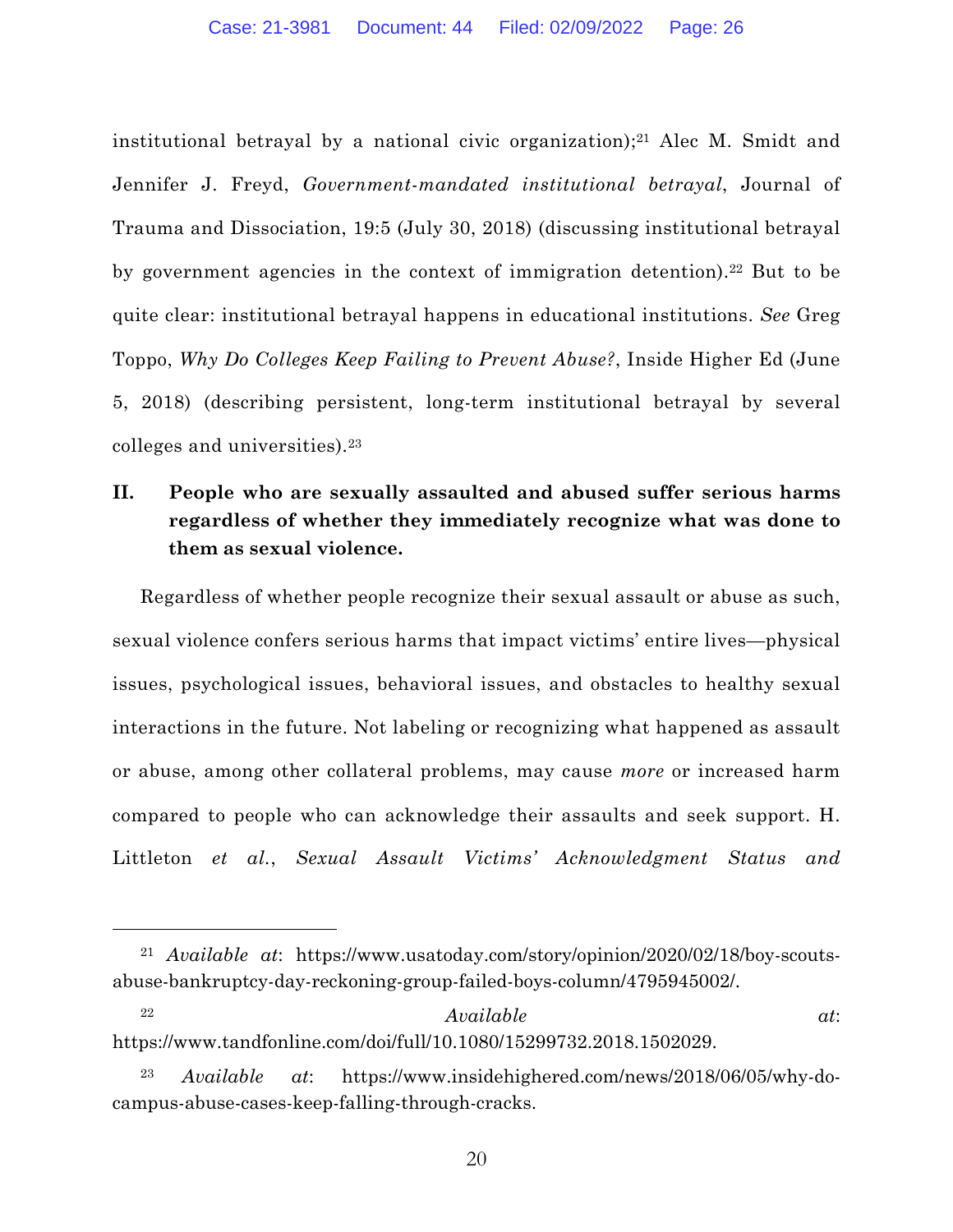*Revictimization Risk*, Psychology of Women Quarterly, 33:1 (2009), at 34–42 (describing serious harms, including more hazardous alcohol use among women who experienced sexual assault, but did not label it as such).<sup>24</sup> They experience these injuries in the short- and long-term. And as noted briefly above, when people's sexual assaults or abuses are compounded by institutional betrayal on the part of, for example, a university, that betrayal magnifies the harms.

### **A. Harms from sexual violence can impact every part of a person's life, in both the short- and long-term.**

Survivors of sexual abuse or assault have an increased risk of developing a wide range of medical, psychological, behavioral and sexual disorders relative to other people. Especially among those who experience sexual trauma as young people, that trauma is linked to increased propensity for psychiatric and nonpsychiatric medical illnesses even decades later. Nancy L. Talbot *et al.*, *Childhood Sexual Abuse is Associated With Physical Illness Burden and Functioning in Psychiatric Patients 50 Years of Age and Older*, Psychosomatic Medicine, 71:4 (Sept. 17, 2009) at 417-22.25 That increased propensity for medical illness can lead to increased use of health care services and lower quality of life over time. Kristen W. Springer *et al.*, *The Long-term Health Outcomes of Childhood Abuse*, Journal of General Internal Medicine, 18:10 (Oct. 2003).26 Predictably, people who experience sexual abuse and assault, especially as young

<sup>24</sup> *Available at*: https://doi.org/10.1111/j.1471-6402.2008.01472.x.

<sup>25</sup> *Available at*: https://www.ncbi.nlm.nih.gov/pmc/articles/PMC2746033/.

<sup>26</sup> *Available at*: https://www.ncbi.nlm.nih.gov/pmc/articles/PMC1494926/.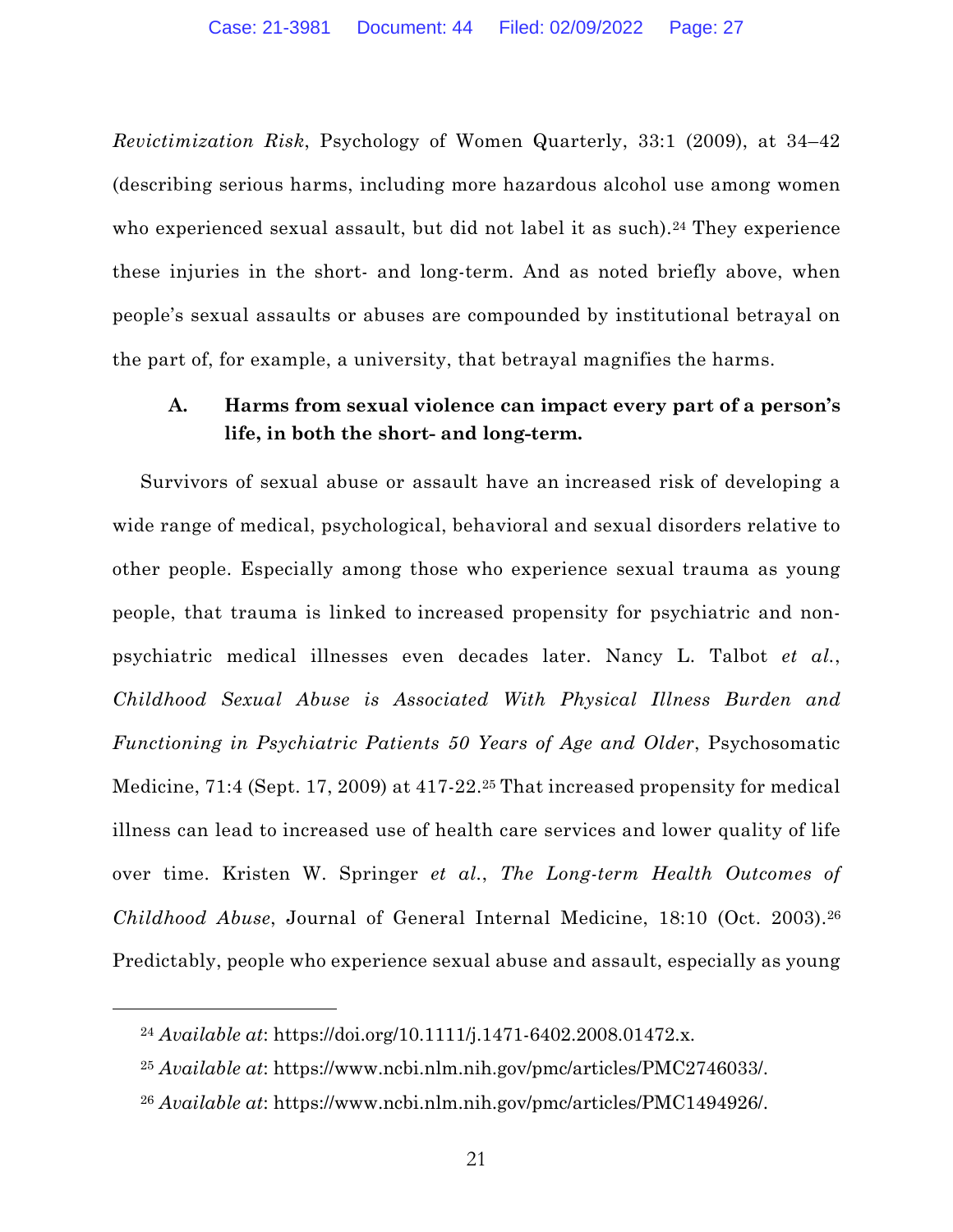people, also experience profound psychological effects. For example, a metaanalysis of published research on the effects of child sexual abuse verified extensive and subsequent negative short- and long-term effects, including increased propensity for PTSD, substance abuse, major depression, dissociation, suicidal ideation, self-injurious behaviors and panic disorder. Beth E. Molnar *et al.*, *Child Sexual Abuse and Subsequent Psychopathology: Results From the National Comorbidity Survey*, American Journal of Public Health, 91:5 (May 2001).27 Most concerningly, people who are sexually assaulted and abused also subsequently report suicidal ideation and suicide attempts at higher rates than people who have not been assaulted or abused. *See id*.

Sexual assault and abuse can disrupt victims' interpersonal relationships, making it hard to enter and maintain healthy relationships, including intimate partnerships, afterward. Many male survivors of sexual abuse, for example, experience a resulting lack of confidence in their appeal and attractiveness. Michael F. Myers, *Men sexually assaulted as adults and sexually abused as boys*, Archives of Sexual Behavior, 18 (June 1989).<sup>28</sup> They also often experience revulsion at being touched or touching others, and sexual dysfunction ranging from low sexual desire to difficulties achieving and maintaining an erection. *See*  Elisa Romano & Rayleen V. De Luca, *Male sexual abuse: A review of effects, abuse characteristics, and links with later psychological functioning*, Aggression and

#### <sup>27</sup> *Available at*:

https://www.ncbi.nlm.nih.gov/pmc/articles/PMC1446666/pdf/11344883.pdf.

<sup>28</sup> *Available at*: https://link.springer.com/article/10.1007/BF01543195.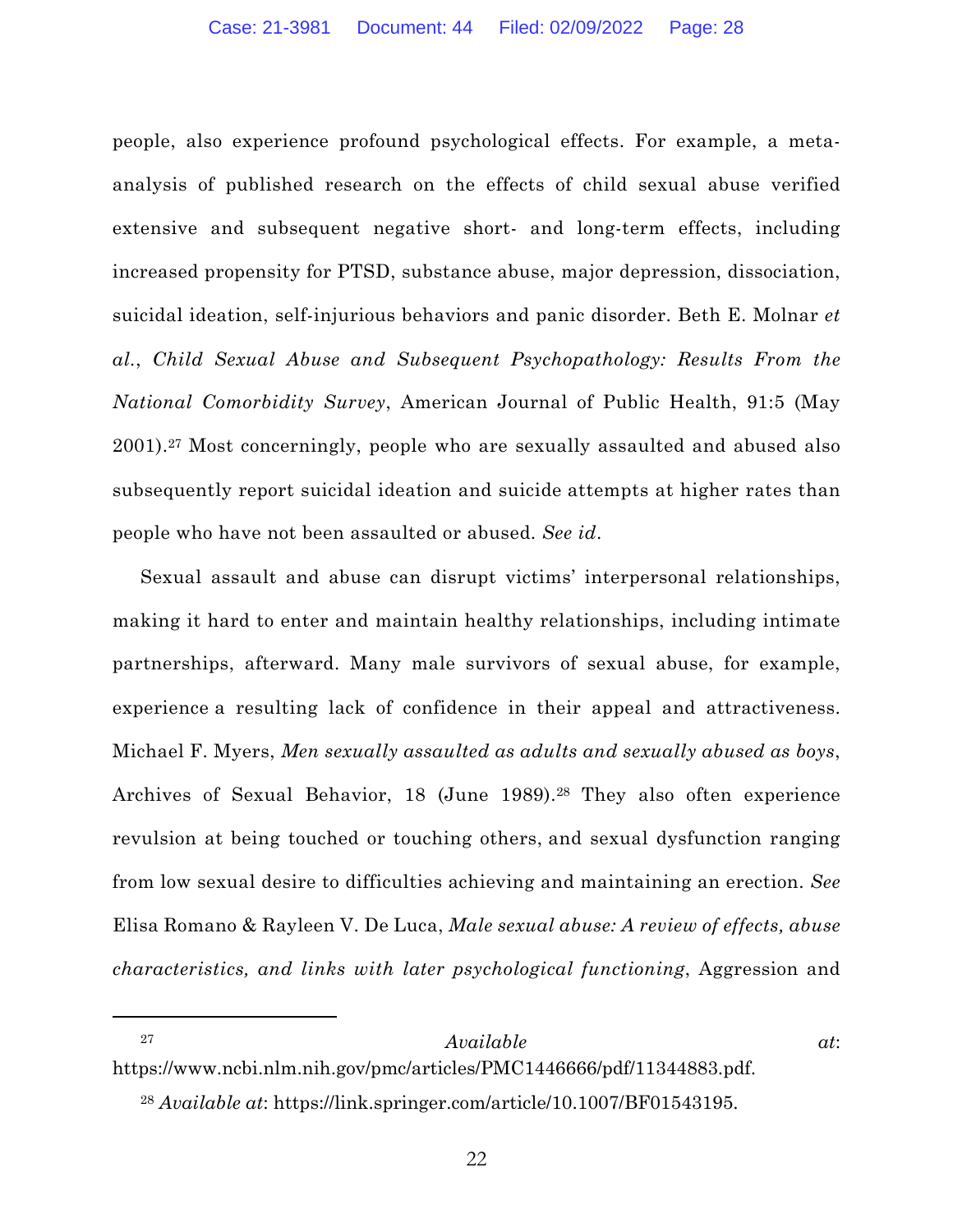Violent Behavior, 6:1 (Jan.-Feb. 2001).29 People of all genders who were sexually assaulted and abused as young people are more likely to be sexually victimized again as adults. *See* Allison C. Aosved *et al.*, *Sexual Revictimization and Adjustment in College Men*, Psychology of Men & Masculinity, 12:3 (July 2011) (finding that male childhood sexual abuse survivors are more likely to be sexually victimized as adults); *see also* Littleton *et al*., *supra* at n.24 (finding that women who experienced sexual assault or abuse at college were even more likely to experience it again if they did not acknowledge the assault). Revictimization can also worsen existing consequences of assault and abuse, such as increasing frequency and intensity of depression.

Ultimately, people who are sexually assaulted and abused can face profound difficulties, with no part of their lives left unscathed. Besides medical, psychiatric, and sexual health, people who were sexually assaulted and abused also engage in riskier behaviors, like drinking alcohol in greater quantities and at younger ages, than their peers. *See* Littleton *et al.*, *supra* at n.24 (describing "more hazardous alcohol use" among unacknowledged sexual assault victims); *see also* Trevor J. Schraufnagel *et al.*, *Childhood sexual abuse in males and subsequent risky sexual behavior: A potential alcohol use pathway*, Journal of Child Abuse & Neglect, 34:5 (May 1, 2011) (discussing lower age of first alcohol intoxication and greater alcohol consumption over time of men who experienced

<sup>29</sup> *Available at*: https://www.sciencedirect.com/science/article/abs/pii/S1359178999000117.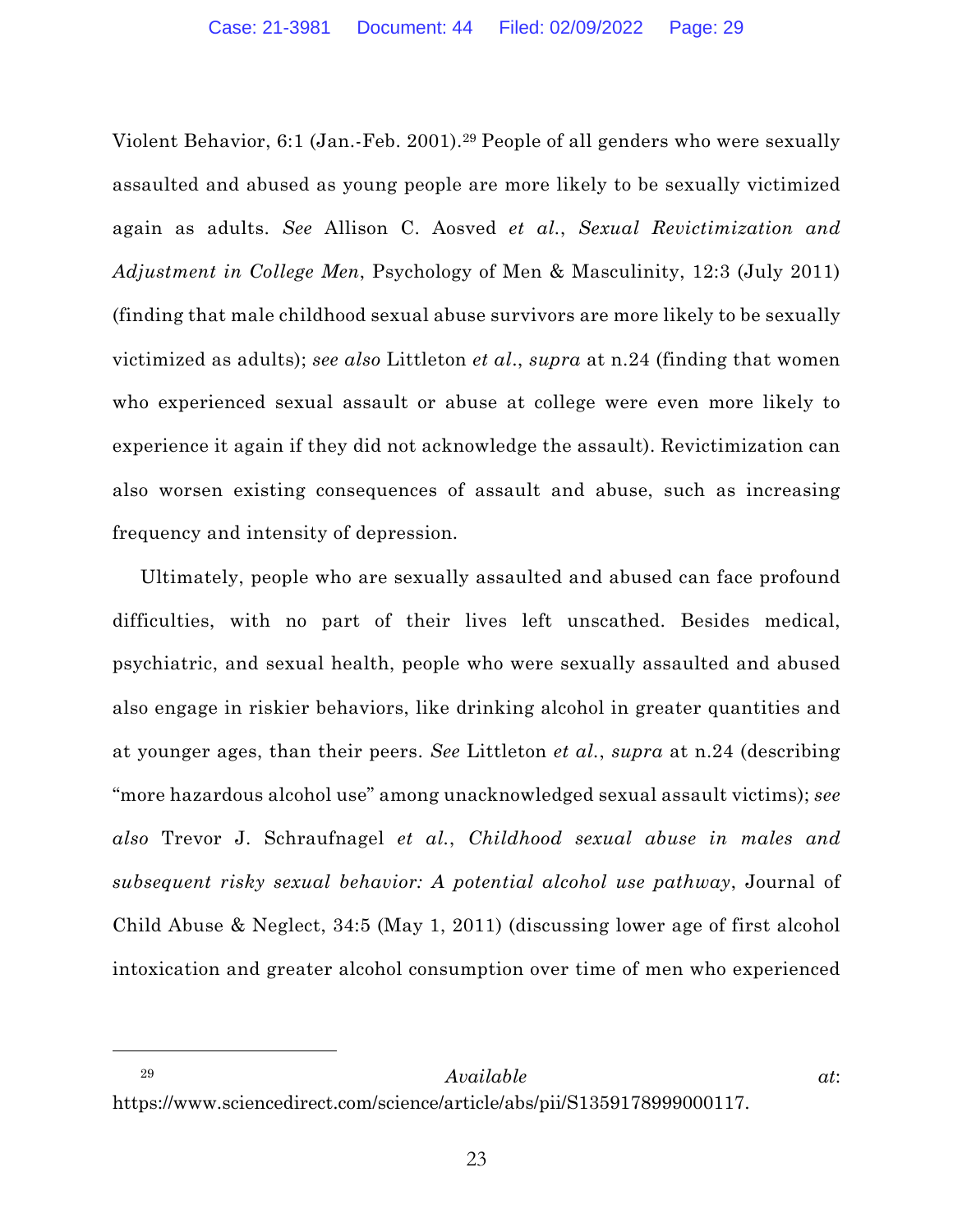sexual abuse as children).<sup>30</sup> Partly because of the interaction of alcohol and sex, greater alcohol consumption can also led to increased numbers of sexual partners and riskier sexual behaviors. And men who have been sexually abused also have a wider pattern of other life difficulties compared to people who have not experienced assault and abuse, including difficulties in school, trouble at their jobs and in their personal relationships. David Lisak & Laura Luster, *Educational, occupational, and relationship histories of men who were sexually and/or physically abused as children*, Journal of Traumatic Stress, 7:4 (Oct. 1994).31 This occurs at all levels of education—people who complete grade school, high school, or college—and nobody who experiences sexual assault and abuse is immune to these potential issues.

# **B. Failing to recognize one's experience as sexual violence does not immunize that person from the harms that assault or abuse cause—especially in cases involving institutional betrayal.**

Unfortunately, dissociation in the moment of sexual assault or abuse, unawareness in the aftermath, or inability to label events as assault or abuse, does not protect survivors from all the foregoing harms. To the contrary, people who respond in those ways face a heightened risk of harms across all aspects of their lives. That risk heightens further for people whose individual trauma is compounded by institutional betrayal. In cases involving institutional betrayal,

<sup>30</sup> *Available at*: https://www.ncbi.nlm.nih.gov/pmc/articles/PMC2866783/.

<sup>31</sup> *Available at*: https://onlinelibrary.wiley.com/doi/abs/10.1002/jts.2490070402.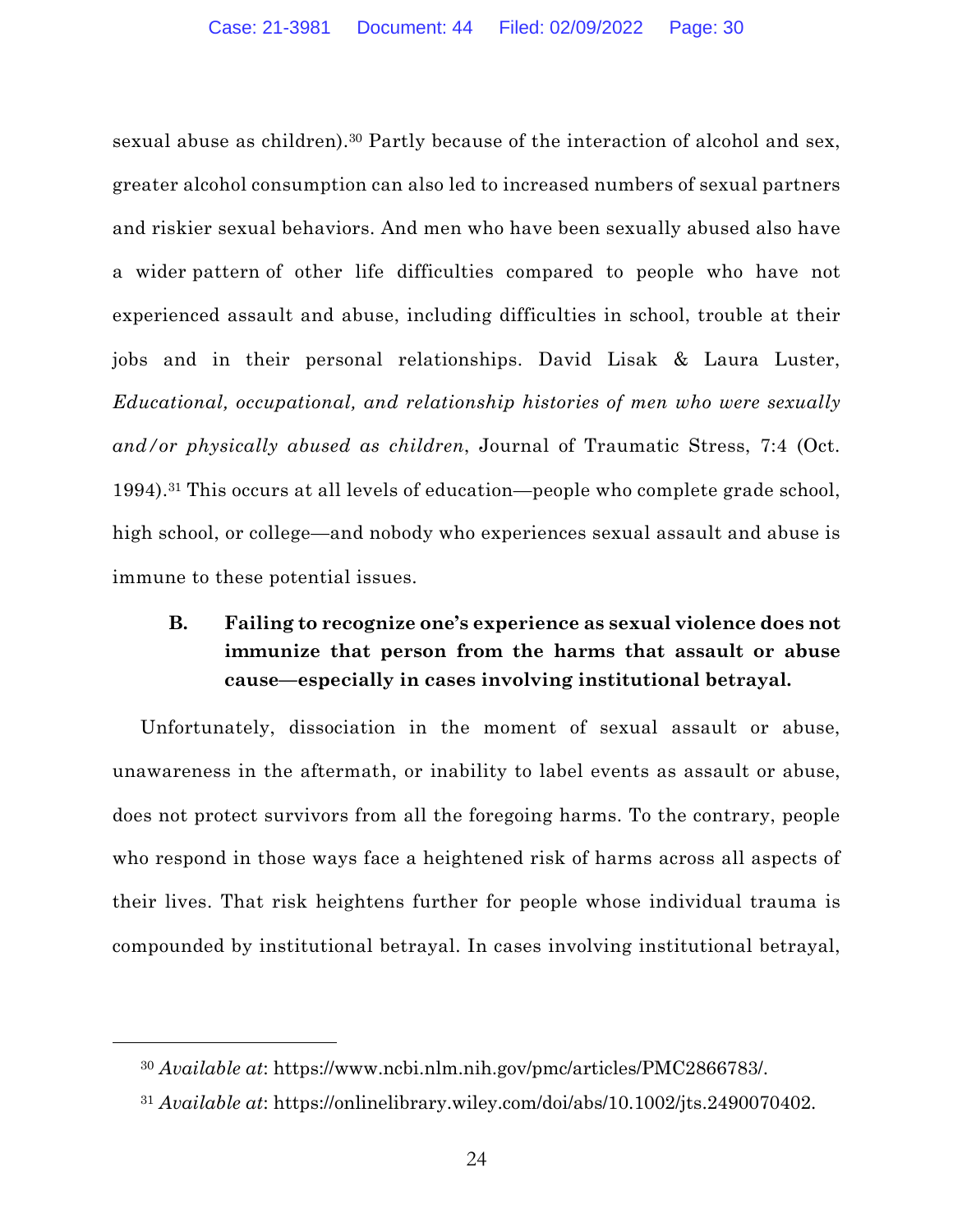the potential damage to survivors—including to both their physical and psychological health, in the short- and long-term—is especially stark.

First, people who dissociate or are otherwise unaware of memories of sexual abuse and assault still suffer the harms endemic to abuse and assault. Sexual assault and abuse cause harm regardless of whether victims acknowledge or label those events as assault or abuse. R. E. Goldsmith *et al*., *To add insight to injury: Childhood abuse, abuse perceptions, and the emotional and physical health of young adults*, Journal of Aggression, Maltreatment & Trauma, 18:4 (2009).32 But abuse perceptions—that is, whether a person labels events as assault or abuse contribute to the long-term effects on people who survive abuse or assault. *See*  Littleton *et al*., *supra* at n.24 (describing increased propensity for unhealthy or risky behaviors, and increased likelihood of experiencing another assault or more abuse, among survivors who did not acknowledge a prior assault). The very fact of non-disclosure of assault or abuse, by making a person less likely to access support or services, exacerbates the underlying harms of the abuse or assault itself. A. Cepeda-Benito & P. Short, *Self-concealment, avoidance of psychological services, and perceived likelihood of seeking professional help*, Journal of Counseling Psychology, 45:1 (1998).33 Simply put, not accurately labeling one's experiences of sexual assault and abuse as such does not save victims from varied and serious health consequences, and in fact may exacerbate those consequences.

<sup>32</sup> *Available at*: https://psycnet.apa.org/record/2009-07781-002.

<sup>33</sup> *Available at*: https://psycnet.apa.org/record/1997-42745-006.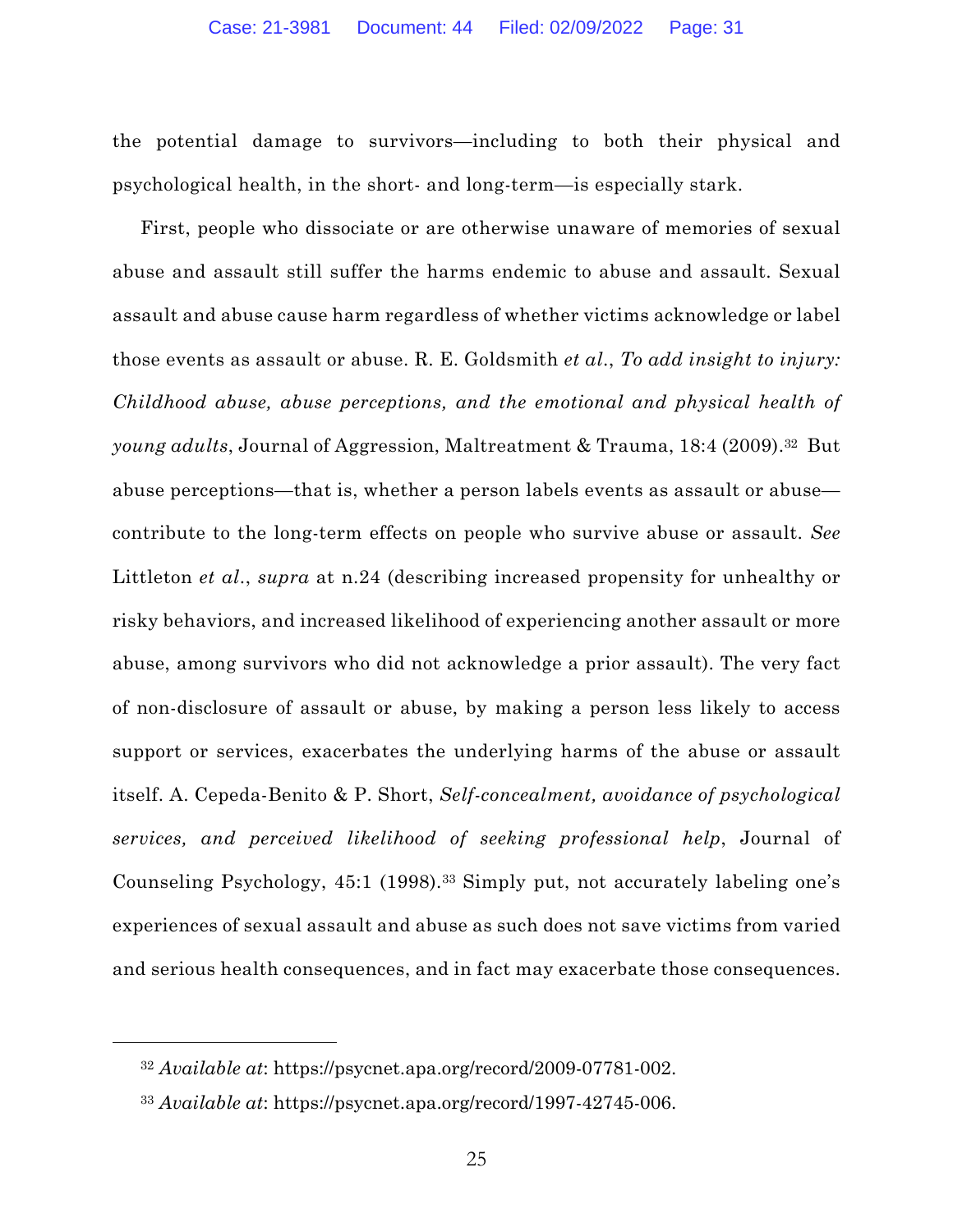Second, institutional betrayal after sexual assault or abuse can contribute to further harms. This includes greater harm to their physical health, in both the short- and long-term. *To add insight to injury*, *supra* at n.32. It also includes psychological effects like PTSD and depression, in both the short- and long-term. C. G. Martin *et al.*, *The role of cumulative trauma, betrayal, and appraisals in understanding trauma symptomatology*, Psychological Trauma: Theory, Research, Practice, and Policy, 5:2 (2013).34 And notably, psychological effects on survivors increased the closer the person was to their abuser—or, put another way, the greater the betrayal involved. *See id*. As discussed, this occurs in part because of the betrayal itself, but in part because institutional betrayal often imposes difficulty in reporting sexual abuse and assault and accessing resources. *See* Section I.a., *supra*. But when institutions have unsafe environments where trauma is more likely to occur and more difficult to report, or do not respond appropriately when survivors do come forward, and generally do little to prevent or address deep violations of personal autonomy, that compounds harms to survivors. *Institutional Betrayal*, *supra* at n.17. This is only compounded further when public institutions like the justice system react to reports of abuse with disbelief, blame, harassment, refusals to help or insensitive fact-finding practices.

<sup>34</sup> *Available at*: https://psycnet.apa.org/doiLanding?doi=10.1037%2Fa0025686.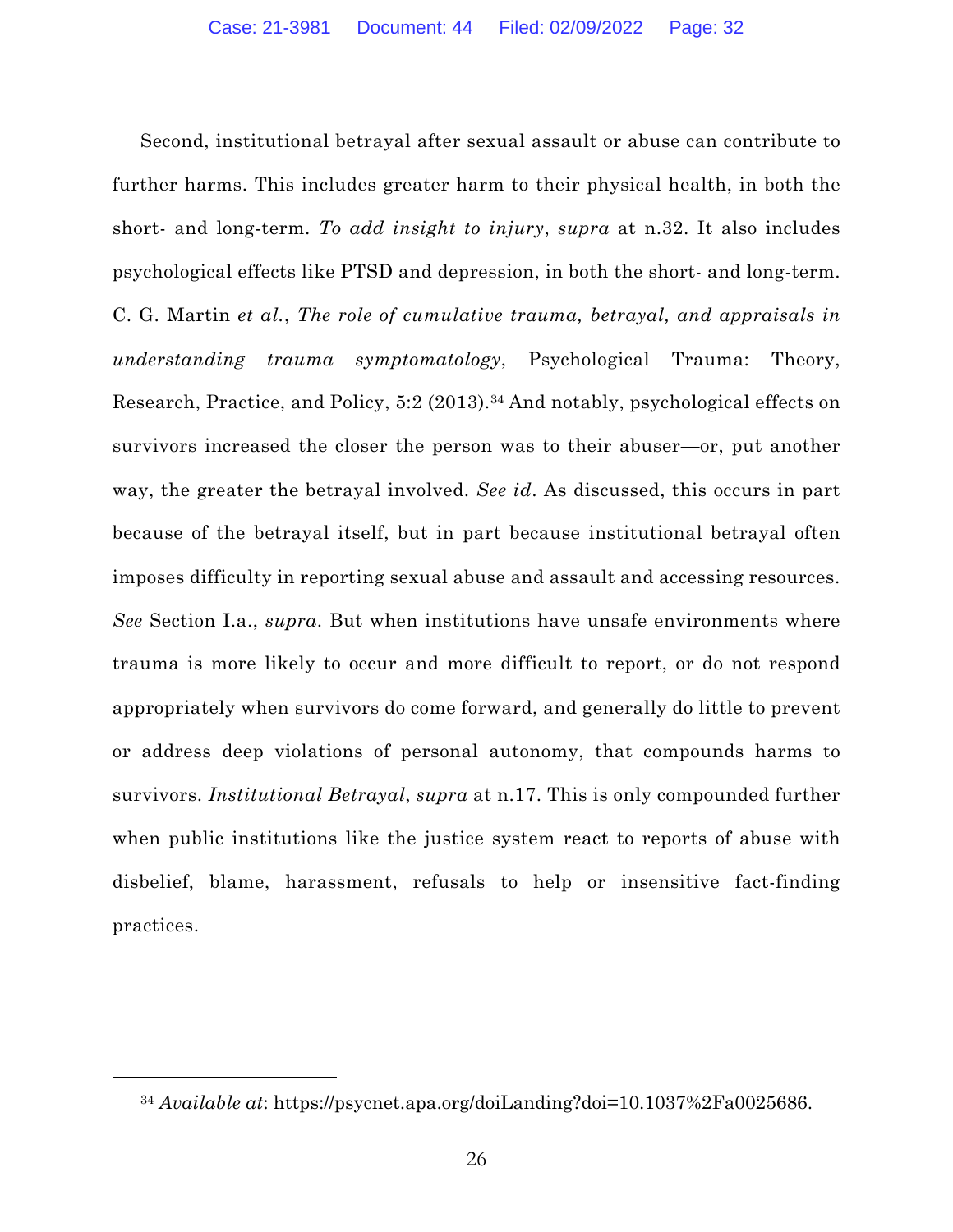### **CONCLUSION**

With additional perspective about the nature of trauma caused by sexual assault and abuse, the District Court's error becomes particularly clear. The judgment of the District Court should be reversed.

> Respectfully submitted, /s/ Jim Davy Jim Davy ALL RISE TRIAL & APPELLATE P.O. Box 15216 Philadelphia, PA 19125 (215) 792-3579 jimdavy@allriselaw.org

Counsel for *Amici Curiae*

Feb. 9, 2022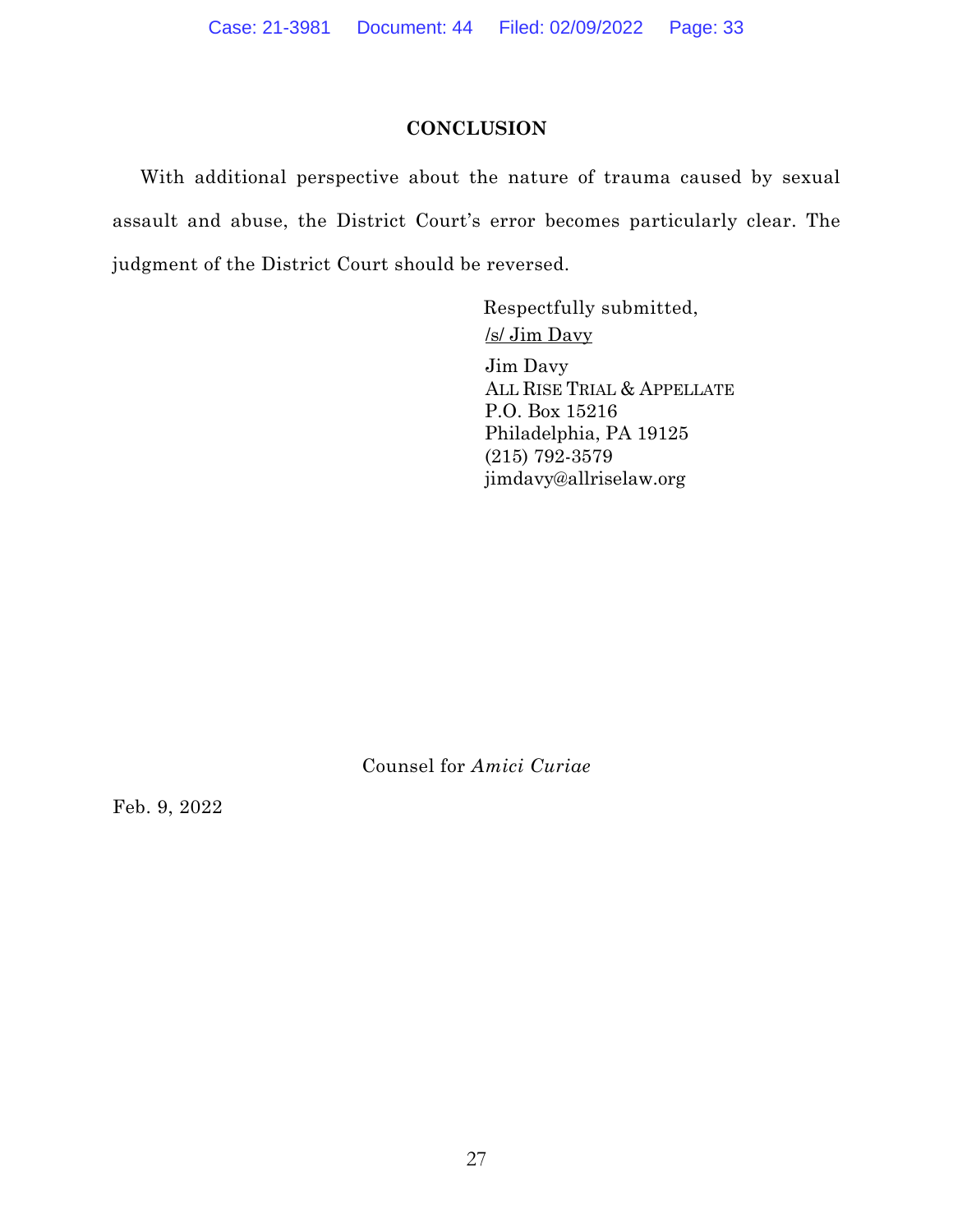#### **CERTIFICATE OF COMPLIANCE**

In accordance with Federal Rule of Appellate Procedure 32(a)(7)(C) and Sixth Circuit I.O.P. 28, I certify that this brief:

(i) complies with the type-volume limitation of Rule  $32(a)(7)(B)$  and Circuit I.O.P. 28 because it contains 5,976 words, including footnotes and excluding the parts of the brief exempted by Rule  $32(f)$  and 6th Cir. R.  $32(b)(1)$ ;

(ii) complies with the typeface requirements of Rule  $32(a)(5)$  and the typestyle requirements of Rule 32(a)(6) because it has been prepared using Microsoft Office Word version 16.56, set in Century Schoolbook font in 12-point type;

(iii) was scanned for viruses prior to submission to this Court.

/s/ Jim Davy

Jim Davy